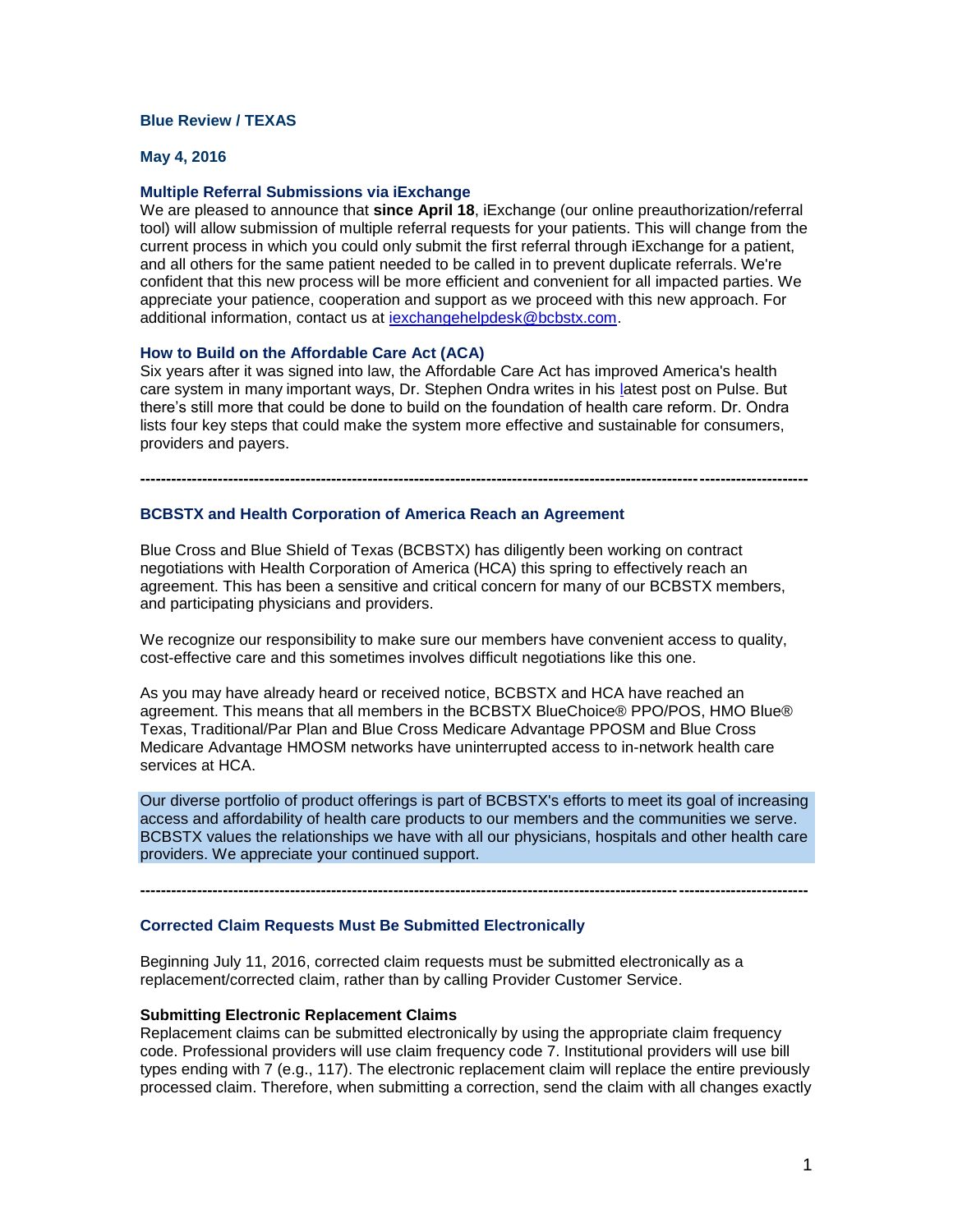how the claim should be processed. Submitting electronic replacement claims will help reduce the potential for claims to deny as duplicates.

## **Additional Information for Professional Providers**

For examples and other details, refer to the [Electronic Replacement Claims \(Professional\)](http://www.bcbstx.com/provider/news/2013_03_01.html) document on our provider website.

# **Strive for Significant Increased Colon Cancer Prevention Screenings by 2018**

In 2015, Blue Cross and Blue Shield of Texas (BCBSTX) signed the American Cancer Society's pledge to have 80 percent of our members screened for colon cancer by 2018. Colon cancer is the second leading cause of cancer deaths in the US (men and women combined). Evidencebased practice shows that physician recommendation has significant influence on patient health choices.

**---------------------------------------------------------------------------------------------------------------------------------**

In 2015, BCBSTX reported a colorectal cancer (CRC) screening rate of 43 percent. This rate is based on members who were continuously enrolled with BCBSTX and received appropriate colorectal cancer screening by Dec. 31, 2014. By discussing CRC screening with your patients, more patients will be screened. As CRC screening rates increase, colorectal cancer could be detected sooner and patients may experience optimal treatment outcomes.

BCBSTX supports preventive health screenings for our members. The U.S. Preventive Services Task Force, October 2008 recommendation is "*The USPSTF recommends screening for colorectal cancer using fecal occult blood testing, sigmoidoscopy, or colonoscopy, in adults age 50-75.* However, *the USPSTF recommends against routine screening for colorectal cancer in adults age 76-85, although there may be considerations that support screening in an individual patient."*

## **The best test is the one that gets done.**

**---------------------------------------------------------------------------------------------------------------------------------**

#### **2015 Social Responsibility Report Demonstrates BCBSTX's Commitment to Community Health**

Our [2015 Social Responsibility Report,](http://bcbstx2015srr.com/) now available online, demonstrates through stories, photos and videos how our employees across five states and the company are giving back to improve the lives of people in the communities we serve.

## **Again this year, we've had an impressive impact:**

- Increased employee volunteerism by 14 percent, with nearly 1,900 employees volunteering more than 33,000 hours
- Set a new milestone of over \$101,000 in matching funds for 83 organizations
- Over 2.2 million children reached through our Healthy Kids, Healthy Families<sup>®</sup> initiative, in the areas of nutrition, physical activity, disease prevention and management, and supporting safe environments, providing more than 13.2 million health and wellness services to children and their families since 2011

## **Hear from members as they share personal impressions:**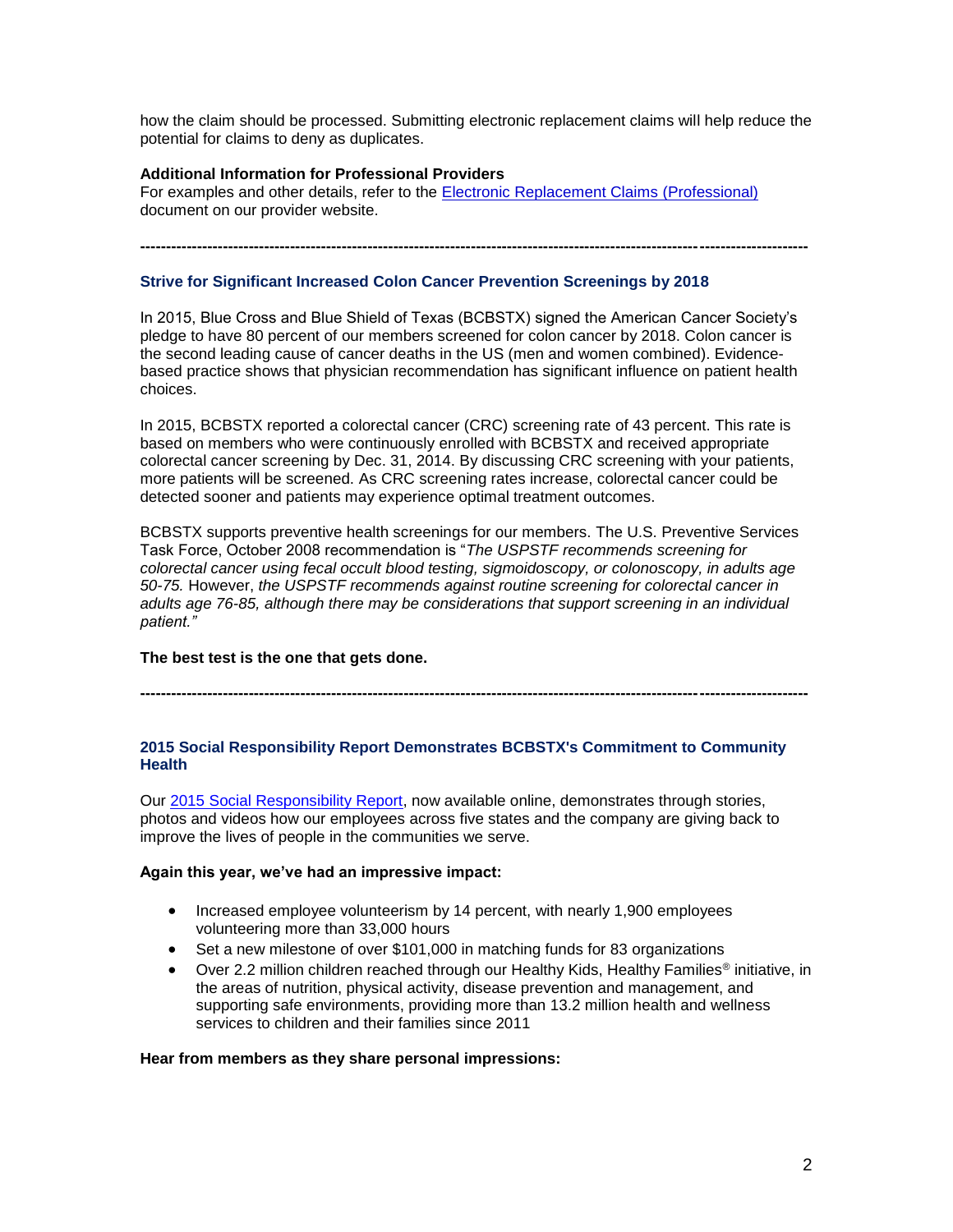- Martha, a first-time mom who turned to the 24/7 Nurseline when she needed immediate advice on caring for her newborn
- Maricruz, who credits an email about wellness for leading to life-saving treatment
- Mike, facing multiple weight-related health issues, made dramatic lifestyle changes

#### **Highlights**

The report shows how we live our commitment to social responsibility through corporate and employee giving, diversity and inclusion, sustainability, ethics and compliance, and promoting wellness. And it demonstrates how we align our community investments with our business objectives, partnering with community organizations to serve at-risk communities and address chronic health disparities.

This infographic highlights a few of the accomplishments showcased in our 2015 Social Responsibility Report. We invite you to review the report, share it with your business and personal networks and promote it through the social media links provided within. You can copy and paste this image into an email to bring the report to life when you email your contacts.

Be sure to [read the message from Plan President Bert Marshall](http://bcbstx2015srr.com/) introducing the report.

## **Study Reveals New Individual Plan Members Need More Care**

Newly published results of a recent [study by the Blue Cross Blue Shield Association](http://www.bcbs.com/healthofamerica/newly_enrolled_individuals_after_aca.pdf) (BCBSA) show that individuals who enrolled in Blue Cross and Blue Shield (BCBS) health plans after the Affordable Care Act (ACA) took effect had higher rates of disease and received significantly more medical care, on average, than those who enrolled in BCBS individual plans prior to 2014.

**---------------------------------------------------------------------------------------------------------------------------------**

The [report,](http://www.bcbs.com/healthofamerica/newly_enrolled_individuals_after_aca.pdf) "Newly Enrolled Members in the Individual Health Insurance Market After Health Care Reform: The Experience from 2014 and 2015," represents a comprehensive, in-depth study of actual medical claims among those enrolled in individual coverage before and after the ACA took effect. The study also compares this group to those who receive insurance through their employers.

The study included individuals who purchased coverage from a BCBS company on a state-based or federally facilitated marketplace, as well as individual, ACA-compliant policies sold outside of the government marketplaces. It excluded Medicare and Medicaid enrollment. The data were collected from independent BCBS companies across the country and focused on members ages 21 through 64.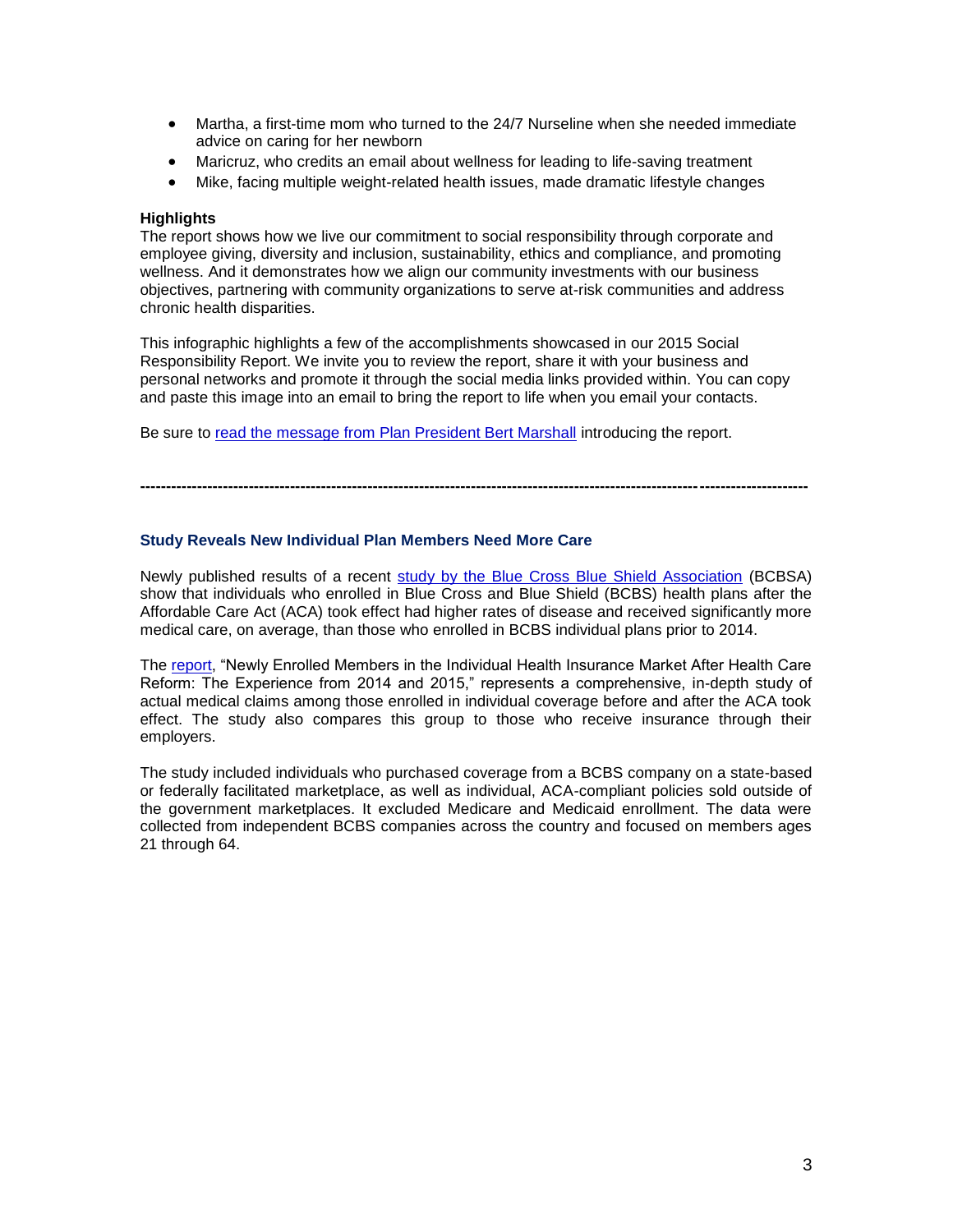

# **Comparing health status and use of medical services among these three groups, the study found that:**

- Members who newly enrolled in BCBS individual health plans in 2014 and 2015 have higher rates of certain diseases such as hypertension, diabetes, depression, coronary artery disease, human immunodeficiency virus (HIV) and Hepatitis C than individuals who had BCBS individual coverage prior to health-care reform.
- Consumers who newly enrolled in BCBS individual health plans in 2014 and 2015 received significantly more medical care, on average, than those with BCBS individual plans prior to 2014 who maintained BCBS individual health coverage into 2015, as well as those with BCBS employer-based group health insurance.
- The new enrollees used more medical services across all sites of care including inpatient admissions, outpatient visits, medical professional services, prescriptions filled and emergency room visits.
- Medical costs of care for the new individual market members were, on average, 19 percent higher than employer-based group members in 2014 and 22 percent higher in 2015. For example, the average monthly medical spending per member was \$559 for individual enrollees versus \$457 for group members in 2015.

This report gives us the first comprehensive and in-depth look at the medical needs and costs of caring for individuals enrolled in health insurance coverage with the expanded access and benefits called for under the Affordable Care Act.

To see the full report, visit [bcbs.com/healthofamerica.](http://www.bcbs.com/healthofamerica)

**---------------------------------------------------------------------------------------------------------------------------------**

# **NOTICES AND ANNOUNCEMENTS**

## **Remittance Viewer Webinars**

The remittance viewer offers providers and billing services a convenient way to retrieve, view, save or print claim detail information and help reconcile claim data provided by Blue Cross and Blue Shield of Texas (BCBSTX) in the 835 Electronic Remittance Advice (ERA).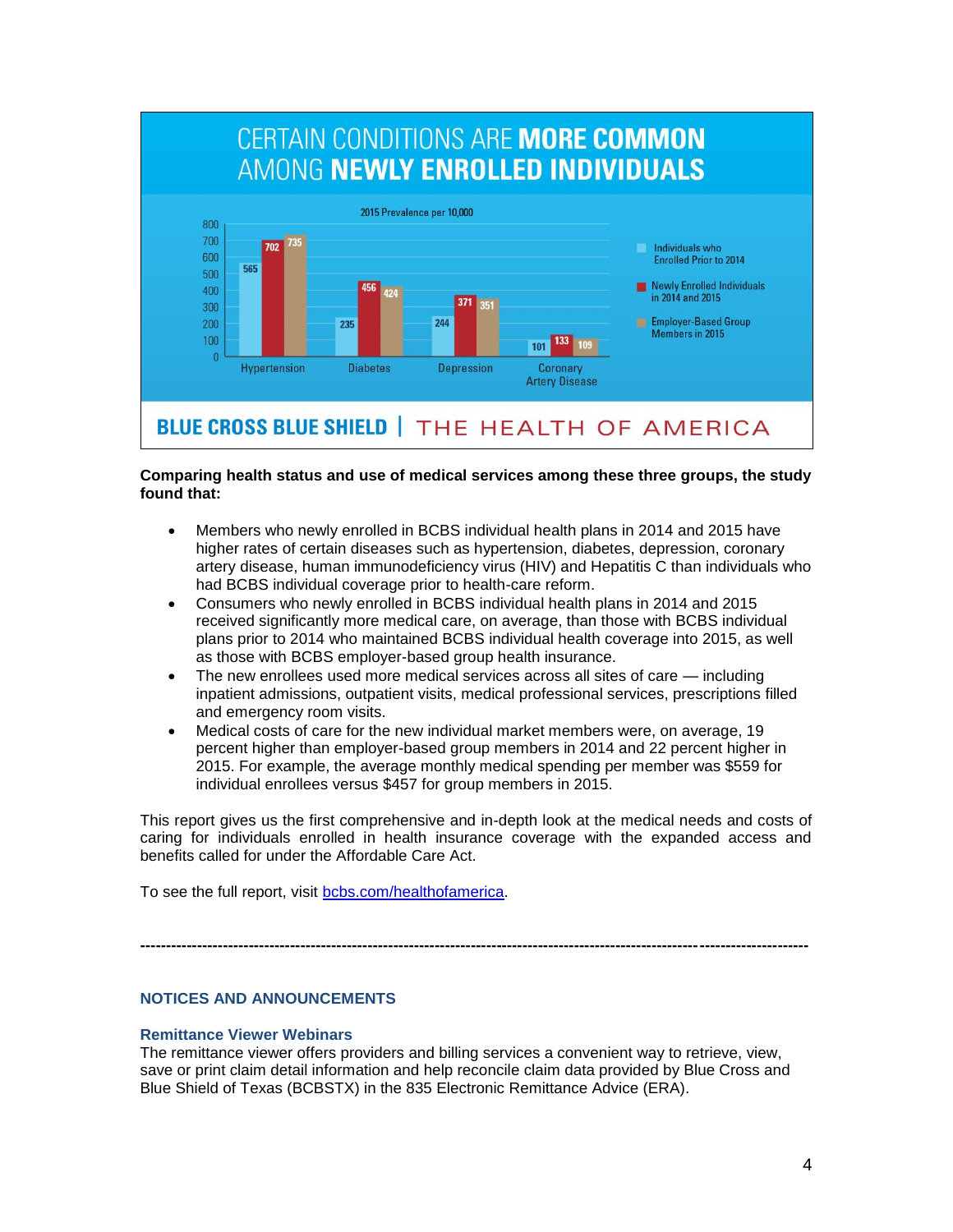To gain access to the remittance viewer, you must be a registered Availity™ user, enrolled to receive the Availity ERA. Online enrollment for ERA may be completed via the [Availity Web](http://www.availity.com/)  [portal.](http://www.availity.com/) For additional details, view the [Remittance Viewer Frequently Asked Questions](http://www.bcbstx.com/provider/pdf/remittance_viewer_faqs.pdf) and the [Remittance Viewer Tip Sheet.](http://www.bcbstx.com/provider/pdf/remittance_viewer_tip_sheet.pdf)

Online training sessions have been scheduled to provide an introduction to the remittance viewer. Participants will learn how to gain or grant access, conduct a search, view general and payerspecific information, and save or print results. In addition, a Question and Answer time will be available.

## **Select a date and time from the list below to register now:**

May 18 – [11 a.m. to 12 p.m.](https://hcsc.webex.com/hcsc/j.php?RGID=rda9d30c48b6edfd3727018dd1c335e4c) June 15 – [11 a.m. to 12 p.m.](https://hcsc.webex.com/hcsc/j.php?RGID=re76b88f7a4bf5cdba6a540fc49c4b1a8) July  $6 - 11$  a.m. to  $12$  p.m. July 13 – [11 a.m. to 12 p.m.](https://hcsc.webex.com/hcsc/j.php?RGID=r68f09b8275c4c9c1a8abc599d6313efc) July 20 – [11 a.m. to 12 p.m.](https://hcsc.webex.com/hcsc/j.php?RGID=r514e4a5859929948faa56a060ed7bd15) July 27 – [11 a.m. to 12 p.m.](https://hcsc.webex.com/hcsc/j.php?RGID=r6efd5f58dcc27755d75c626212bbc6be)

*Availity is a registered trademark of Availity, LLC. Availity is a separate company that operates a health information network to provide electronic information exchange services to medical professionals. Availity provides administrative services to BCBSTX. BCBSTX makes no endorsement, representations or warranties regarding any products or services offered by independent third party vendors. If you have any questions about the products or services offered by such vendors, you should contact the vendors directly.*

# **IN EVERY ISSUE**

**Insurers Now Required by CMS to Conduct Audit for ACA's Risk Adjustment Program** Starting in 2016, the Centers for Medicare and Medicaid Services (CMS) requires all insurers selling Affordable Care Act (ACA)-compliant, on- and off-Exchange, individual and small group plans to perform an annual Initial Validation Audit (IVA) to ensure high quality data is used when assessing the payment transfers for the ACA's Risk Adjustment (RA) program. Therefore, Blue Cross and Blue Shield of Texas (BCBSTX) is asking for your cooperation and participation in the required IVA.

Since insurers are required to retain an independent auditor to perform the requirements of the IVA, BCBSTX will be working with Tactical Management Incorporated (TMI) to retrieve medical records. The audit is expected to begin in July 2016. The RA program applies to all ACAcompliant individual and small group plans, both on- and off-Exchange, and conducts a calculation based on enrollee risk. As you are aware, enrollee risk is calculated based on the diagnosis codes submitted on a claim, as well as through supplemental code capture through medical record review. As a BCBSTX provider, you may be asked to provide medical records directly to our retained auditor, TMI, in order to validate all of the diagnosis codes used in the RA calculation within the time frame requested. The IVA requires medical records in order to validate the claims data to CMS on an annual basis. It is of utmost importance that you respond to these requests timely.

The IVA will be performed on a sample of enrollees enrolled in ACA-compliant plans. Again, this includes individual and small group plans, both on- and off-Exchange. The IVA auditor will validate medical claims of the sampled enrollees from the previous year. For example, this audit will be conducted in 2016, but will review mainly claims with dates of service in 2015. Please be aware some of these claims may have been paid in 2016 and are likely to be included in the sample.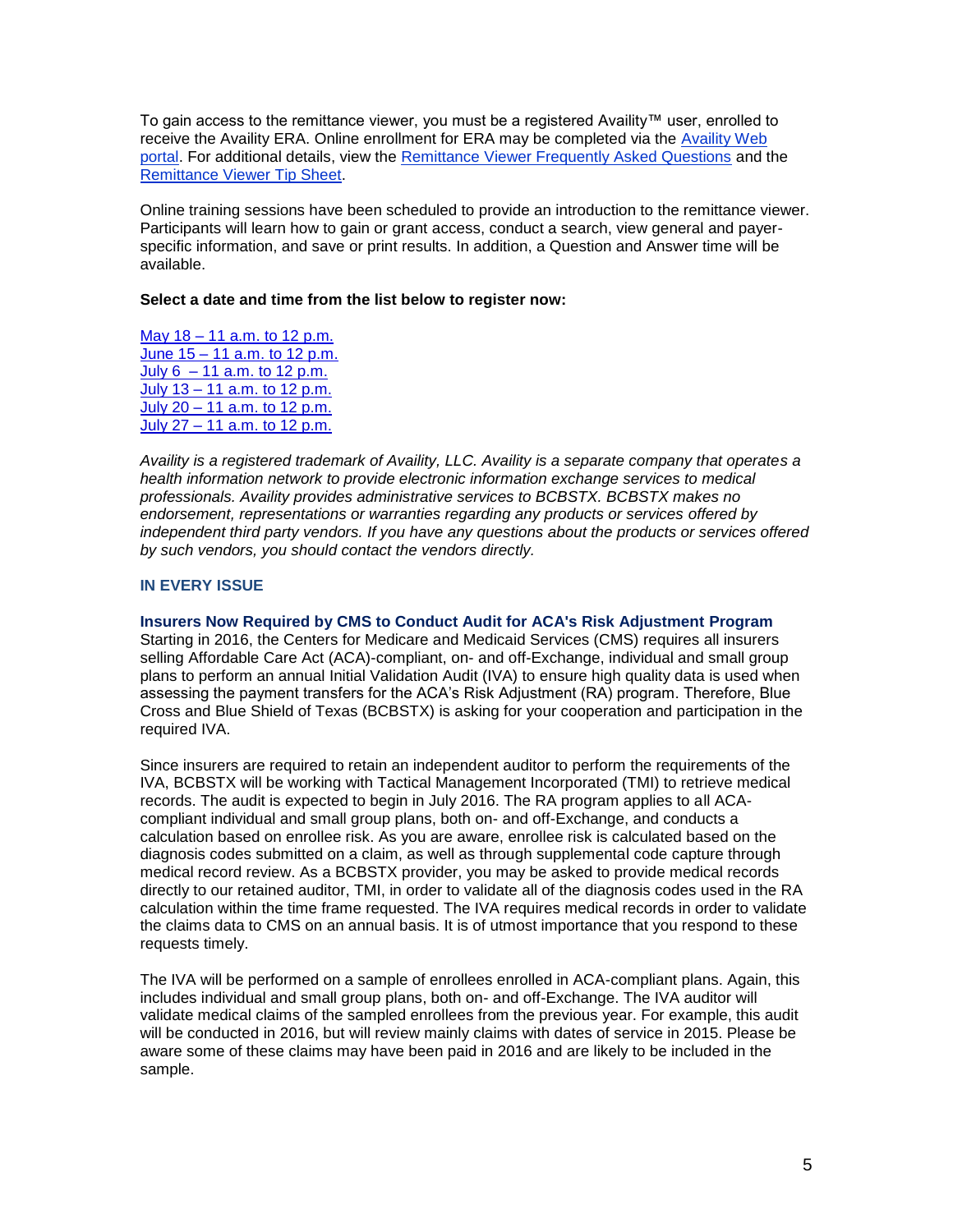We understand that this is a very busy time. However, in an effort to complete the audit, we appreciate your full support and cooperation as you receive requests from TMI and delivery of the medical record(s) in a timely manner. The IVA will help confirm that the valuable care you provide to your patients every day is accurately reflected in the data that you provide to auditors for CMS records.

Additional information will be provided in the upcoming months.

Please feel free to contact a Network Management Representative if you have any questions or if you need additional information. For our convenience, a list of the BCBSTX Network Management offices and their telephone / fax numbers is included below.

| <b>Network Management Offices</b> | <b>Telephone Number</b>             | <b>Fax Number</b> |
|-----------------------------------|-------------------------------------|-------------------|
| <b>Austin</b>                     | 512-349-4847                        | 512-349-4853      |
| <b>Corpus Christi</b>             | 361-878-1623                        | 361-852-0624      |
| <b>Dallas</b>                     | 972-766-8900 / 800-749-0966         | 972-766-2231      |
| El Paso                           | 915-496-6600 press 2                | 915-496-6611      |
| <b>Houston, Beaumont</b>          | 713-663-1149 / 800-637-0171 press 3 | 713-663-1227      |
| Lubbock, Amarillo                 | 806-783-4610                        | 806-783-6308      |
| Midland, Abilene, San Angelo      | 432-620-1406                        | 432-620-1431      |
| <b>San Antonio</b>                | 361-878-1623                        | 361-852-0624      |
| <b>Tyler</b>                      | 903-535-0380                        | 903-535-0388      |

## **HMO Plans – Importance of Obtaining a Referral and/or Preauthorization and Admitting to a Participating Facility as a Network Provider**

**HMO Blue TexasSM, Blue Advantage HMOSM** and **Blue PremierSM** members require a referral from their PCP before receiving services from a specialty care physician or professional provider (except for OBGYNs). The referral must be initiated by the member's PCP, and must be made to a participating physician or professional provider in the same provider network.

If an in-network physician, professional provider, ambulatory surgery center, hospital or other facility is not available in the member's applicable provider network, **preauthorization is required** for services by an out-of-network physician, professional provider, ambulatory surgery center, hospital or other facility, through iExchange or call the preauthorization number 1-855- 462-1785.

# **Reminders:**

- The **HMO Blue Texas, Blue Advantage HMO and Blue Premier** physician, professional provider, facility or ancillary provider is required to admit the patient to a participating facility, except in emergencies.
- **Additional services may also require preauthorization**. A complete list of services that require preauthorization for **HMO Blue Texas** and **Blue Advantage HMO,** and for **Blue Premier** and **Blue Premier AccessSM**, is available on the BCBSTX Provider website. Under the 'Standards and Requirements' tab, click on [General Reimbursements](http://www.bcbstx.com/provider/gri/gri.html) (password is 'manual') and scroll down to the 'Preauthorization/Notification/Referral Requirements Lists'.
- **Blue Advantage PlusSM HMO Point of Service (POS)** is a benefit plan that allows those members to use out-of-network providers. However, it is essential that those members understand the financial impact of receiving services from an out-of-network physician, professional provider, ambulatory surgery center, hospital or other facility. Prior to referring a Blue Advantage Plus enrollee to an out of network provider for non-emergency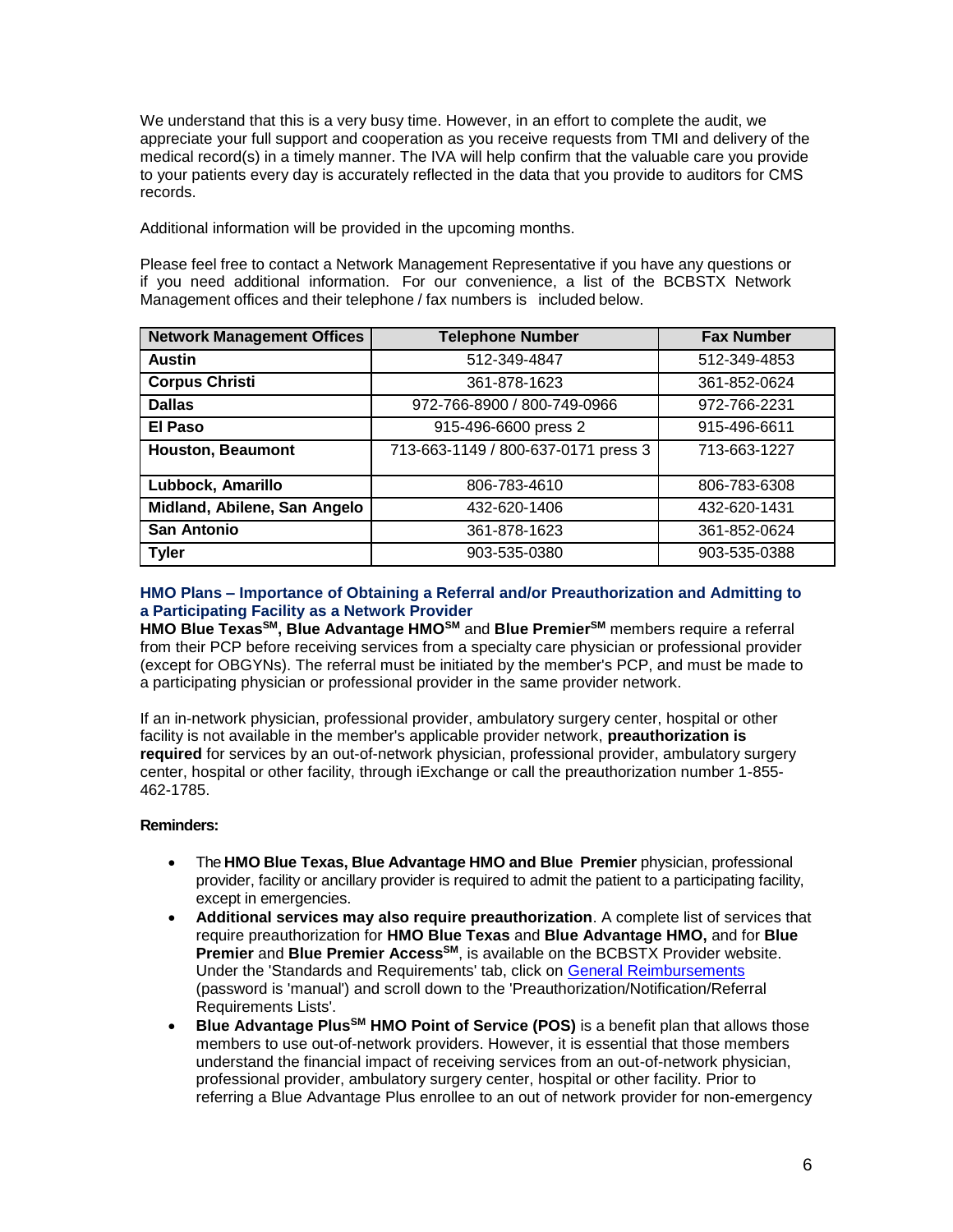services, please refer to Section D Referral Notification Program, of the **HMO Blue Texas, Blue Advantage HMO** and **Blue Premier Provider Manual** for more detail including when to utilize the [Out-of-Network Enrollee Notification Form](http://www.bcbstx.com/provider/pdf/out-of-network-care-enrollee-notification-form.pdf)

# **Importance of Obtaining Preauthorization for Initial Stay and Add-on Days**

Preauthorization is required for certain types of care and services. Although BCBSTX participating physicians and professional providers are required to obtain the preauthorization, it is the responsibility of the insured person to confirm that their physician or professional provider obtains preauthorization for services requiring preauthorization. Preauthorization must be obtained for any initial stay in a facility and any additional days or services added on.

If an insured person does not obtain preauthorization for initial facility care or services, or additional days or services added on, the benefit for covered expenses may be reduced.

Preauthorization does not guarantee payment. All payments are subject to determination of the insured person's eligibility, payment of required deductibles, copayments and coinsurance amounts, eligibility of charges as covered expenses, application of the exclusions and limitations, and other provisions of the policy at the time services are rendered.

#### **Implantable Device Versus Medical Supply/Material**

We have received a number of questions from providers about billing for implants. To help address the topic, we have provided a reminder about the National Uniform Billing Committee definition of an implant.

#### **National Uniform Billing Committee (NUBC) definition of an implant:**

- Revenue Code 274 Prosthetic/orthotic devices
- Revenue Code 275 Pacemaker
- Revenue Code 278 Other Implants

An implantable device is that which is implanted, such as a piece of tissue, a tooth, a pellet of medicine, or a tube or needle containing radioactive substance, a graft or an insert. Also included are liquid and solid plastic materials used to augment tissues or to fill in areas traumatically or surgically removed. Also included is an object or material partially or totally inserted or grafted into the body for prosthetic, therapeutic or diagnostic purposes.

Examples of other implants reported under revenue code 278 include stents, artificial joints, shunts, grafts, pins, plates, screws, anchors and radioactive seeds (not an all-inclusive list).

Supplies that are not implantable should be submitted as supply charges. In conjunction, a device is not a "material or supply furnished incident to a service." Items used as routine supplies should not be submitted as an implant.

Guide wires, catheters and clips that are used during surgery but do not remain in the body are used the same way as an instrument and are not "implanted" should not be submitted as an implant.

Additional reference and definition of implantable devices, supplies and material can be located in the UB04 Editor and the website of the implantable device's manufacturer.

## **Managing Your Patients' Questions on Their Individual Plans**

In previous issues, Blue Cross and Blue Shield of Texas (BCBSTX) announced changes that would be made to our individual plans starting in January 2016.The content offered in this alert was created to help providers who are getting questions from patients regarding changes to their plans.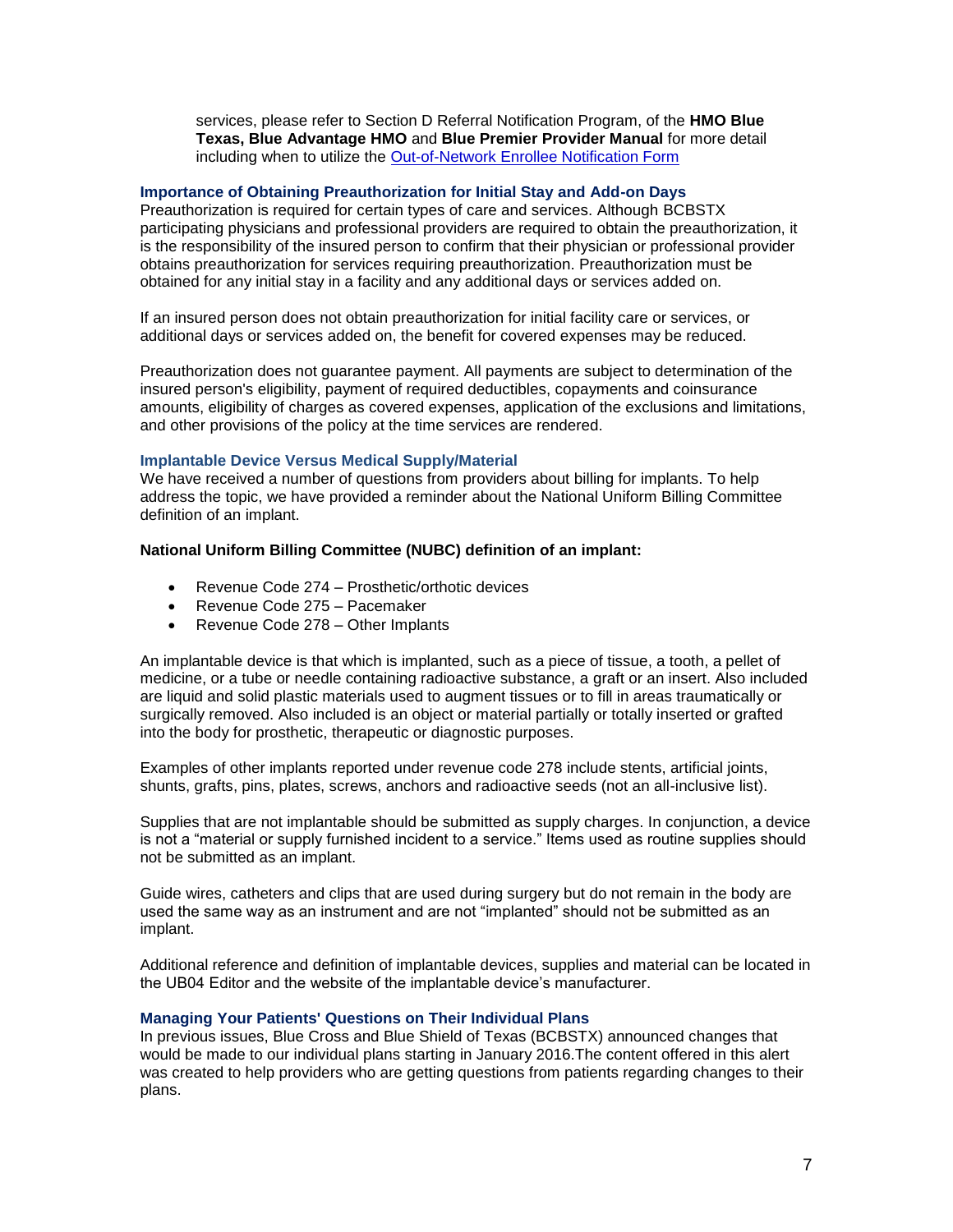BCBSTX Announced New Health Insurance Options for Individuals and Small Businesses Individual Network Options

In previous issues, Blue Cross and Blue Shield of Texas (BCBSTX) announced its 2016 offerings for individual and small group health insurance coverage. Texas residents were able to choose coverage options for their needs Nov. 1, 2015 – Jan. 1, 2016.

BCBSTX again offered its **Blue Advantage (BAV) HMOSM** to individual members both on and off the Health Insurance Marketplace. Individual members are anyone who buys their own insurance that is not provided by an employer or through a government program (Medicare, Medicaid or CHIP).

In addition, BCBSTX offered their new **Blue Advantage PlusSM HMO** plan that has added Point of Service (POS) benefits to individual members both on and off the Health Insurance Marketplace. This new HMO utilizes the Blue Advantage HMO network of doctors and hospitals while still having out-of-network benefits. The BAV and BAV Plus plans will be offered in all 254 counties across the state.

**BCBSTX transitioned individual members who had Blue Choice PPOSM in 2014 and 2015 to the BAV Plus plan if they did not select a different plan during open enrollment, which opened on Nov. 1**.

**Many of our BCBSTX members were NOT be impacted by this change, including:**

- Patients covered by large and small employer groups
- Patients with individual coverage who have grandfathered plans *(Grandfathered plans are plans that existed on March 23, 2010, when the Affordable Care Act became law.)*
- Patients covered by Medicare and Medicaid.

BCBSTX has always been dedicated to helping our members access quality care at the right time, resulting in the best possible outcomes. Managed care, like an HMO, makes health care simple. In each of the offered plans, members selected a primary care physician (PCP) to best coordinate their health care. We worked with impacted members and their provider to minimize the impact of this change to their ongoing care.

If you're still receiving inquiries from your impacted patients, we encourage you and your patients to contact BCBSTX with your questions through the phone numbers below. Our member advocates will work closely with these individuals to address their needs.

**Member Customer Service:** 888-697-0683 **Pre-authorization:** 855-462-1785 **Behavioral Health:** 800-729-2422

## **Please see below for specific product names that will be offered to individual members on and off the Health Insurance Marketplace in Texas:**

- Blue Advantage (BAV) HMO *(Offered on the Health Insurance Marketplace in Texas and on the SHOP)*
- Blue Advantage Plus HMO Point of Service (POS) *(Offered on the Health Insurance Marketplace in Texas)*

**Enrollee Notification Form Required for Out-of-network Care for Blue Choice PPO**SM **and Blue Advantage HMO**SM **(for Blue Advantage Plus)**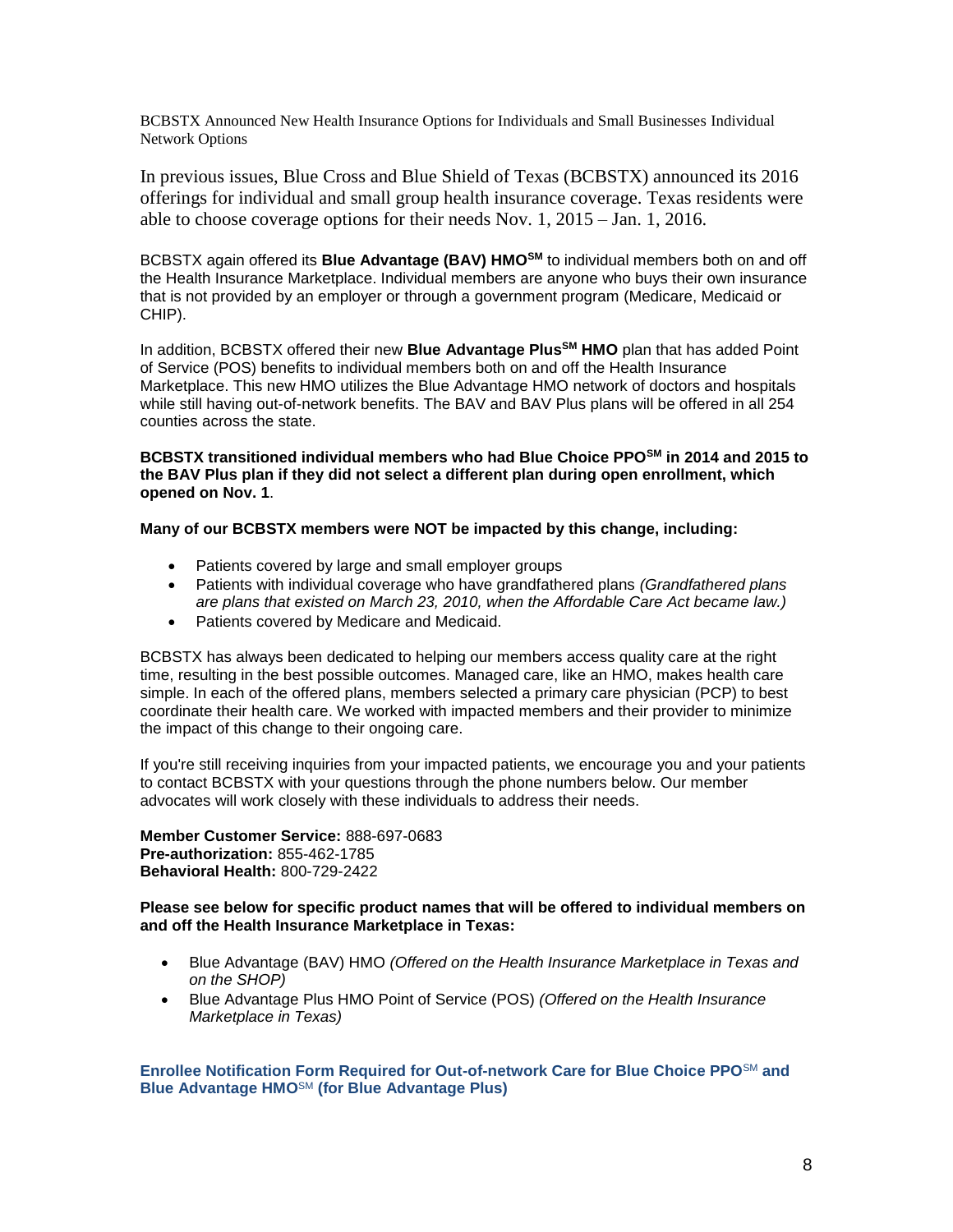Effective Jan. 1, [an out-of-network care form](http://www.bcbstx.com/provider/pdf/out-of-network-care-enrollee-notification-form.pdf) is required to be completed by the referring network physician for enrollees of **Blue Choice PPOSM** and **Blue Advantage HMO**SM **(for** *Blue Advantage Plus* **point-of-service benefit plan only)**, prior to referring or directing an enrollee to an out-of-network physician, professional provider, hospital, ambulatory surgery center or other facility, for non-emergency services, if such services are available through an in-network provider.

It is essential that **Blue Choice PPO and Blue Advantage Plus** enrollees fully understand the financial impact of an out-of-network referral to a physician, professional provider, hospital, ambulatory surgery center or other facility that does not participate in their BCBSTX provider network. Blue Choice PPO and Blue Advantage Plus enrollees have out-of-network benefits and may choose to use out-of-network providers, however they will be responsible for an increased cost-share under their out-of-network benefits.

Prior to referring or directing a **Blue Choice PPO or Blue Advantage Plus** enrollee to an out-ofnetwork provider for non-emergency services, referring network physicians must complete this form if such services are also available through an in-network provider. The referring network physician must provide a copy of the completed form to the enrollee and retain a copy in his or her medical record files.

Use of this form is subject to periodic audit to determine compliance with this administrative requirement outlined in the provider manuals.

## **Claims with More Than One Unit Count for Drug Test Codes**

BCBSTX periodically reviews claims submitted by providers to help ensure that benefits provided are for services that are included in our member's/subscriber's benefit plan and meet BCBSTX's guidelines. Some providers are submitting claims with more than one-unit count for drug test codes (80300, 80301, 80303, 80320-80328 and 80345-80377) which should be a single date of service.

Effective Jan. 1, 2016, the following range of codes will allow only one unit on a single date of service: 80300, 80301, 80303, 80320-80328 and 80345-80377. Services should be provided in the most cost effective manner and in the least costly setting required for the appropriate treatment of the member/subscriber.

## **Beginning Feb. 1, Two Additional Drug Codes to Allow Only One Unit for Single Date of Service**

BCBSTX periodically reviews claims submitted by providers to help ensure that benefits provided are for services that are included in our member's/subscriber's benefit plan and meet BCBSTX's guidelines. Some providers are submitting claims with more than one-unit count for drug test codes 80337 and 80338, which should be a single date of service.

Effective **Feb. 1, 2016**, the following two codes will allow only one unit on a single date of service: 80337 and 80338. Services should be provided in the most cost-effective manner and in the least costly setting required for the appropriate treatment of the member.

#### **Hospitals and Routine Services and Supplies**

Routine services and supplies are generally already included by the provider in charges related to other procedures or services. As such, these items are considered non-billable for separate reimbursement. The following guidelines may assist hospital personnel in identifying items, supplies, and services that are not separately billable. This is not an all-inclusive list.

 Any supplies, items and services that are necessary or otherwise integral to the provision of a specific service and/or the delivery of services in a specific location are considered routine services and not separately billable in the inpatient and outpatient environments.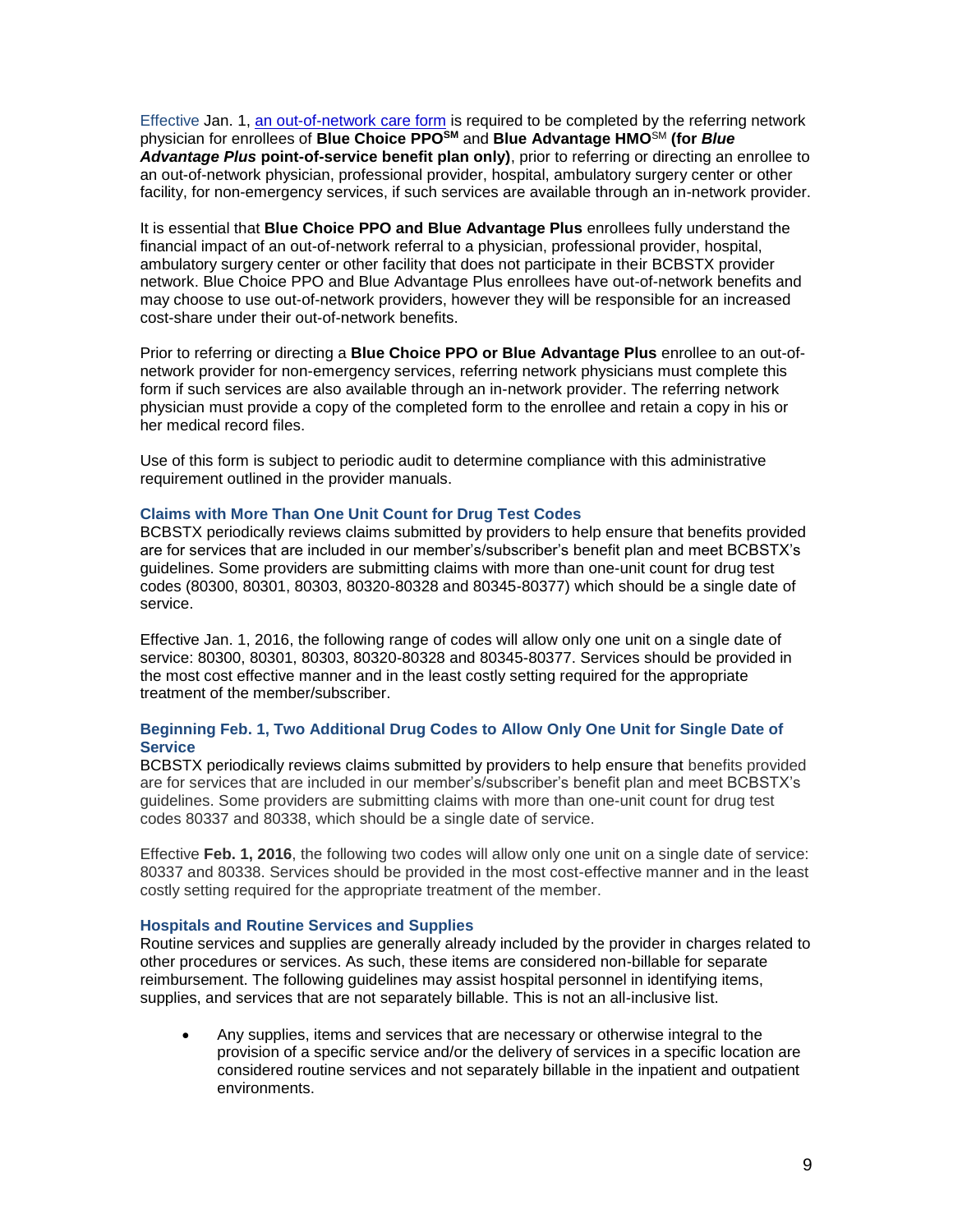- All items and supplies that may be purchased over-the-counter are not separately billable.
- All reusable items, supplies and equipment that are provided to all patients during an inpatient or outpatient admission are not separately billable.
- All reusable items, supplies and equipment that are provided to all patients admitted to a given treatment area or units are not separately billable.
- All reusable items, supplies and equipment that are provided to all patients receiving the same service are not separately billable.

# **Recap of Options Offered During the 2016 Open Enrollment Period**

Jan. 31 marked the end of the third annual enrollment period through the Health Insurance Marketplace. BCBSTX remained committed to providing all Texans with sustainable health plan options that meet the varying needs of the state's population and contribute to the state's overall health. BCBSTX offers health insurance in all 254 counties in Texas and is the only health insurance provider offering individuals access to health insurance through the Federal Health Insurance marketplace in 58 of those counties.

## **2016 Individual Network Options**

Individual members are those who buy their own insurance that is not provided by an employer or through a government program (Medicare, Medicaid or CHIP). The following options were offered to individual members:

- **BCBSTX offered its Blue Advantage (BAV) HMO<sup>SM</sup> again to individual members both on a** and off the Health Insurance Marketplace.
- BCBSTX offered the new **Blue Advantage PlusSM HMO** plan with added Point of Service (POS) benefits to individual members both on and off the Health Insurance Marketplace. This new HMO utilizes the Blue Advantage HMO network of doctors and hospitals while still having out-of-network benefits.
- BCBSTX also offered **Blue Cross Blue Shield Premier 101SM**, a multi-state plan that utilizes the Blue Advantage HMO network and has the same preauthorization requirements as Blue Advantage HMO. **[Blue Cross Blue Shield Premier 101](http://www.bcbstx.com/provider/pdf/hmo_bav_referral_list.pdf)** is only [available to Individual members on the Health Insurance Marketplace.](http://www.bcbstx.com/provider/pdf/hmo_bav_referral_list.pdf)

**Please Note:** [Multi-state plans are designed to increase consumer options on the](http://www.bcbstx.com/provider/pdf/hmo_bav_referral_list.pdf)  [exchanges. They are only available in the Individual market segment, through the public](http://www.bcbstx.com/provider/pdf/hmo_bav_referral_list.pdf)  [exchange. Multi-state plans are bound by the](http://www.bcbstx.com/provider/pdf/hmo_bav_referral_list.pdf) same ACA regulations as other qualified [health plans, i.e., essential health benefits, out-of-pocket maximum regulations, etc.](http://www.bcbstx.com/provider/pdf/hmo_bav_referral_list.pdf) 

## **Small Business Health Options Program (SHOP) Options**

BCBSTX will continue to offer the **Blue Choice PPO to small group members on the Small Business Health Options Program (SHOP)**. Small Group members will also still have access to our **Blue Advantage HMO product**. As a reminder, the terms of your BCBSTX agreements apply to plans offered on and off the SHOP. The terms of the agreement also require providers to offer their services to a BCBSTX member, regardless of where they purchased their coverage.

## **Identifying Your Patients' BCBSTX Insurance Plan**

To identify your patient's BCBSTX plan, please view our sample ID cards at: [bcbstx.com/provider.](http://www.bcbstx.com/provider/training/id_card_samples.html) Plan specific alpha prefixes are assigned to every Blue Cross Blue Shield (BCBS) plan and start with **X, Y, Z or Q.** The first two positions indicate the BCBS Plan to which the member/subscriber belongs, while the third position identifies the product in which the member/subscriber is enrolled. **Note:** ZG identifies the Texas Plan.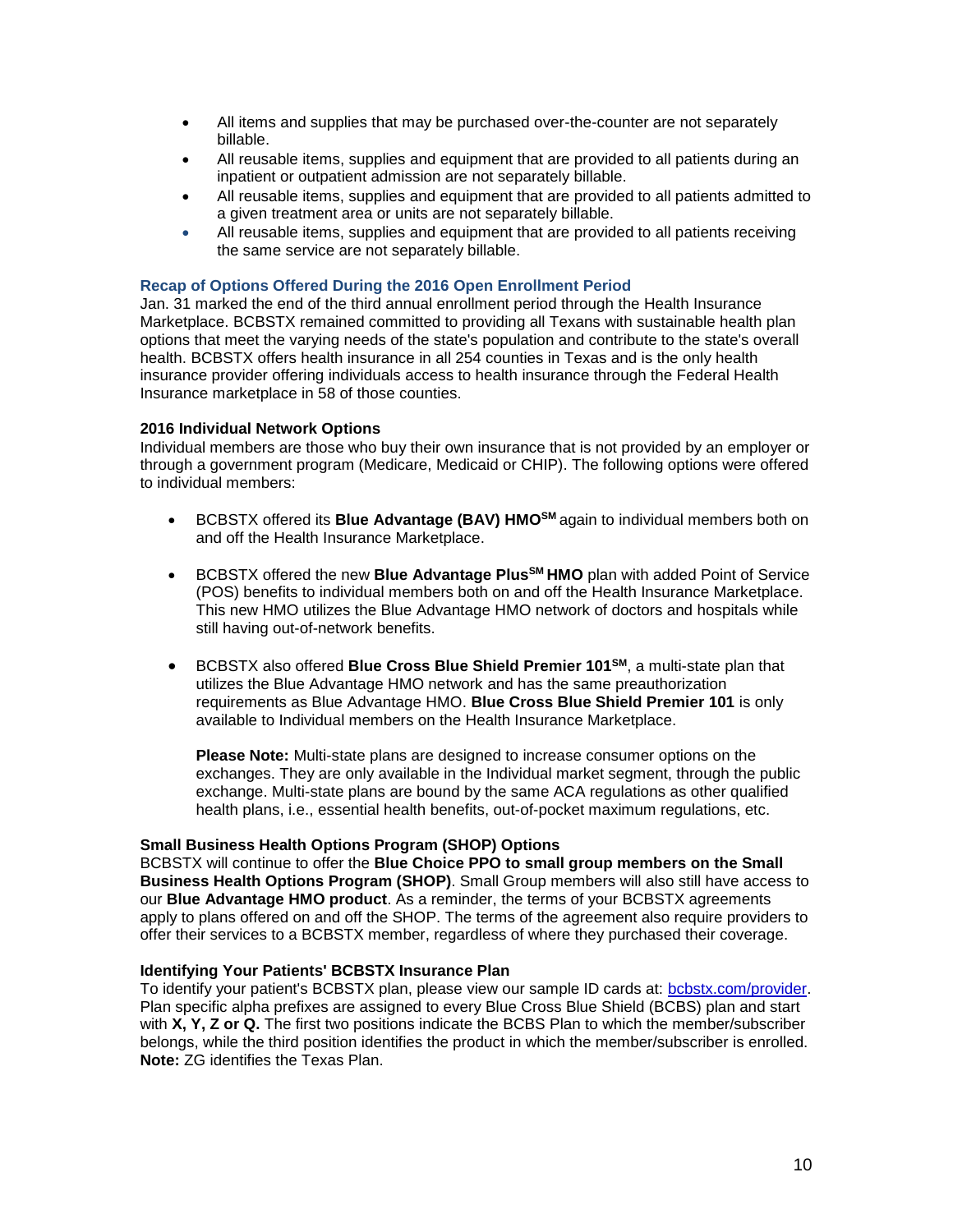- To identify a patient who has the BAV HMO plan look for the alpha prefix or Texas alpha prefix which will start with "ZG\*"" on the member ID card. The first two positions indicate the Plan to which the member/subscriber belongs while the third position identifies the product in which the member/subscriber is enrolled.
- To identify a patient who has the BAV Plus, look for alpha prefix "ZGN" on the member ID card.
- To identify a patient who has the 'Blue Cross Blue Shield Premier 101' multi-state plan (not specific to Texas), look for alpha prefix "VAL" on the member ID card.

## **Resources to Provide to your Patient's with Questions**

If you have patients that are seeking assistance with their transition of care, we encourage you and your patients to contact BCBSTX with your questions through the phone numbers below. Our member advocates will work closely with your patients to ensure they have someone to speak with directly regarding their transition of care plan.

- Member Customer Service: 888-697-0683
- Pre-Authorization: 855-462-1785
- Behavioral Health: 800-729-2422

## **BCBSTX provides a wide range of services and online tools to help renewing members make informed health decisions.**

- **[Provider Finder](https://www.bcbstx.com/find-a-doctor-or-hospital)<sup>®</sup>:** Members can select the best network provider for their needs based on location, as well as view industry-respected third party quality indicators, costs and patient-submitted reviews on an easy-to-navigate website.
- **Blue Access for MembersSM:** Members can access information on their policy, including status of claims, alerts, temporary ID cards and more. This also includes Blue Access Mobile<sup>SM</sup>, which allows members to find a doctor, hospital or urgent care facility in addition to benefit information.
- **24/7 Nurseline:** Members can speak with registered nurses about health concerns, common health information and tips and advice on where to go to receive necessary care.

| <b>BCBSTX Provider Relations</b><br><b>Office Locations</b> | <b>Telephone Number</b>        | <b>Fax Number</b>            |
|-------------------------------------------------------------|--------------------------------|------------------------------|
| <b>Austin</b>                                               | 512-349-4847                   | 512-349-4853                 |
| <b>Corpus Christi</b>                                       | 361-878-1623                   | 361-852-0624                 |
| <b>Dallas, East Texas</b>                                   | 972-766-8900 /<br>800-749-0966 | 972-766-2231                 |
| El Paso                                                     | 915-496-6600, press 2          | 915-496-6611<br>915-469-6614 |
| <b>Houston, Beaumont</b>                                    | 713-663-1149                   | 713-663-1227                 |
| Lubbock, Amarillo                                           | 806-783-4610                   | 806-783-4666                 |
| Midland, Abilene, San Angelo                                | 432-620-1406                   | 432-620-1428                 |
| <b>San Antonio</b>                                          | 361-878-1623                   | 361-852-0624                 |

You can also contact your local network management representative with any questions you may have.

## **BCBSTX Implements Changes in Maximum Allowable Fee Schedule**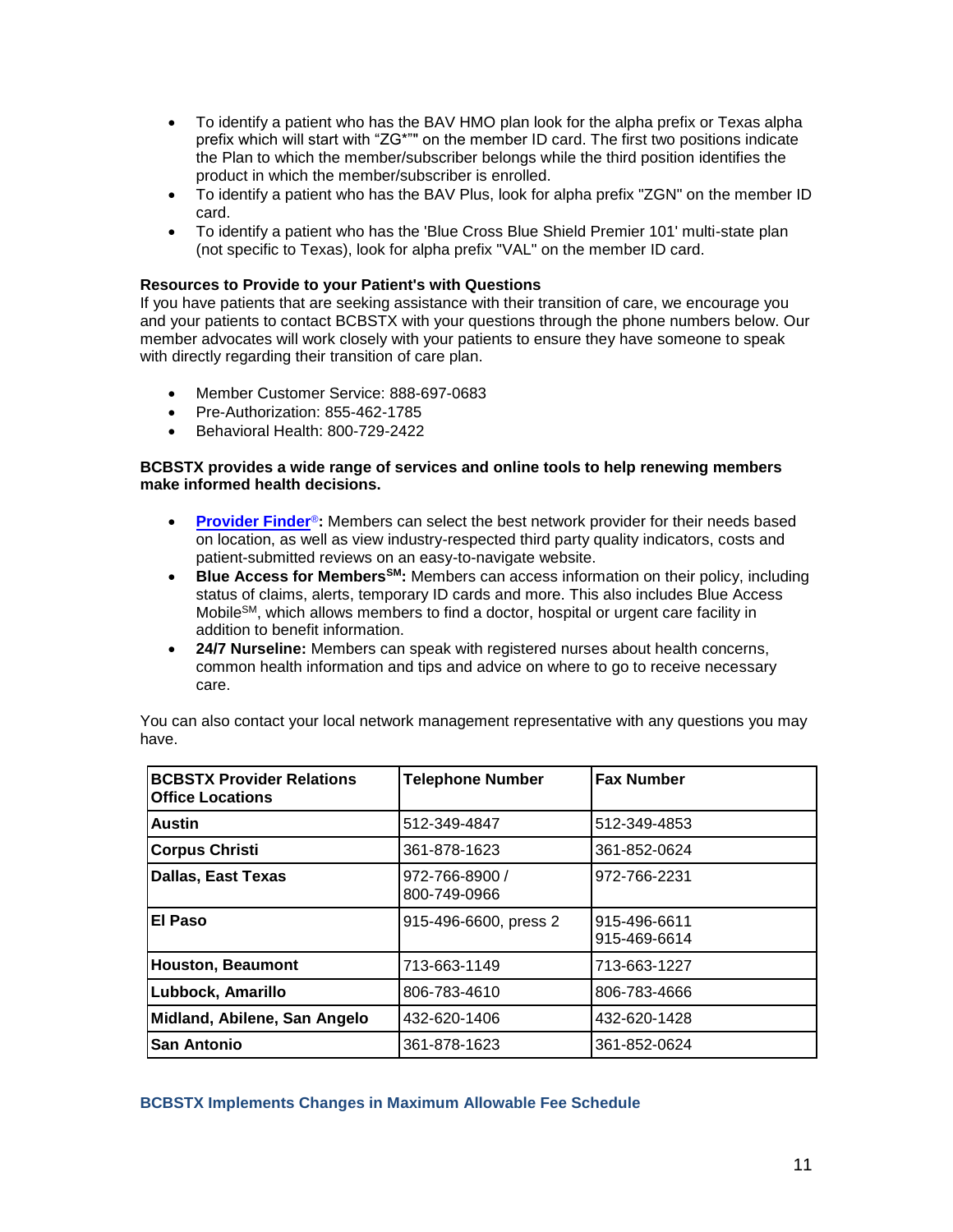BCBSTX implemented changes in the maximum allowable fee schedule used for Blue Choice PPOSM, HMO Blue TexasSM, Blue Advantage HMOSM (Independent Provider Network and THE Limited Network only), and ParPlan which was effective Nov. 1, 2015.

The changes to the maximum allowable fee schedules used for the Blue Cross Medicare Advantage PPO<sup>SM</sup> and Blue Cross Medicare Advantage HMO<sup>SM</sup> were effective Jan. 1, 2016.

- The methodology used to develop the maximum allowable fee schedule for Blue Choice PPO, HMO Blue Texas and Blue Advantage HMO will be based on 2015 CMS values posted on the CMS website as of Jan. 16, 2015, for those services for which the BCBSTX reimbursement is based on CMS values.
- Geographic Practice Cost Indices (GPCIs) will not be applied to the relative values so the relative values will not differ by Medicare locality.
- Blue Choice PPO, HMO Blue Texas, Blue Advantage HMO and ParPlan relative values will consider the site of service where the service is performed (facility or non-facility).
- The CPT/HCPCS Fee Schedule will be updated quarterly on March 1, June 1, Sept. 1 and Dec. 1 each year.
- The NDC Fee Schedule will continue to be updated monthly.

BCBSTX provides general reimbursement information policies, request forms for allowable fees and fee schedule information. To view this information, visit the [General Reimbursement](http://www.bcbstx.com/provider/gri/index.html)  [Information](http://www.bcbstx.com/provider/gri/index.html) section on the BCBSTX provider website. If you would like to request a sample of maximum allowable fees or if you have any other questions, please contact your Network Management office.

Reimbursement changes will be posted under "Reimbursement Changes and Updates" in the Reimbursement Schedules section on the BCBSTX provider website. The changes will not become effective until at least 90 days from the posting date. The specific effective date will be noted for each change that is posted.

# **Blue Choice PPO**SM **Subscriber(s) / Blue Advantage HMOSM Member Rights and Responsibilities**

As a provider for BCBSTX, you are obligated to be aware of subscribers'/members' rights and informed of subscribers' responsibilities. Our health plan subscribers/members may refer to their benefit booklet for a listing of their rights and responsibilities, which are also included below; you can also access these documents on our website at [bcbstx.com.](http://www.bcbstx.com/)

| <b>Rights</b>                                                                                                                                                                                                                                                             | <b>Responsibilities</b>                                                                                                                                       |  |
|---------------------------------------------------------------------------------------------------------------------------------------------------------------------------------------------------------------------------------------------------------------------------|---------------------------------------------------------------------------------------------------------------------------------------------------------------|--|
| Subscriber(s)/Member(s)                                                                                                                                                                                                                                                   | Subscriber(s)/Member(s)                                                                                                                                       |  |
| You have the right to:                                                                                                                                                                                                                                                    | You have the responsibility to:                                                                                                                               |  |
| • Receive information about<br>the organization, its<br>services, its practitioners<br>and providers and<br>subscribers' rights and<br>responsibilities.<br>• Make recommendations<br>regarding the organization's<br>subscribers' rights and<br>responsibilities policy. | Provide, to the extent<br>$\bullet$<br>possible, information that<br>your health benefit plan and<br>practitioner/provider need, in<br>order to provide care. |  |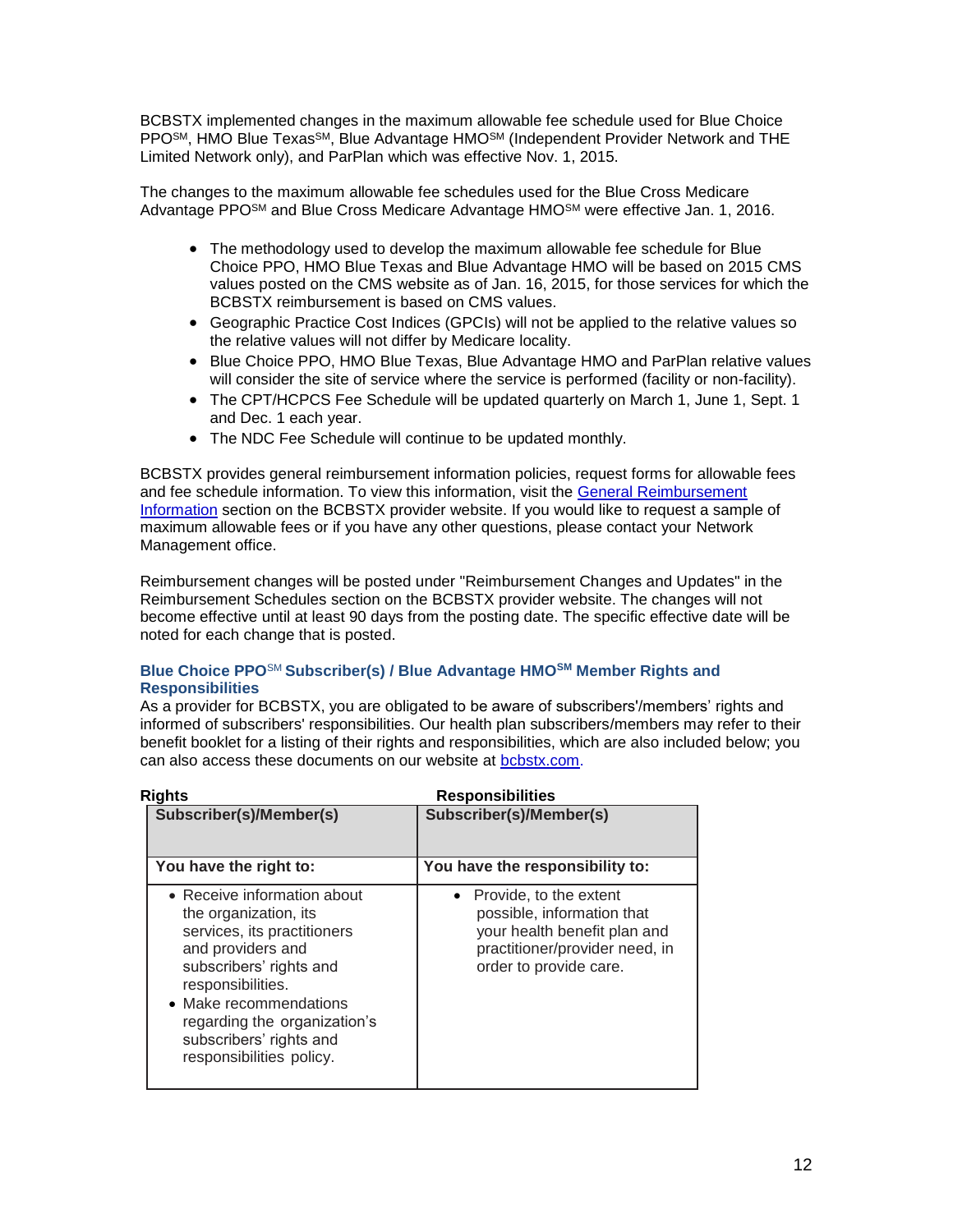| • Participate with practitioners in                                                                                                                                                                                                                                                                                                        | • Follow the plans and                                                                                                                          |
|--------------------------------------------------------------------------------------------------------------------------------------------------------------------------------------------------------------------------------------------------------------------------------------------------------------------------------------------|-------------------------------------------------------------------------------------------------------------------------------------------------|
| making decisions about your                                                                                                                                                                                                                                                                                                                | instructions for care you have                                                                                                                  |
| health care.                                                                                                                                                                                                                                                                                                                               | agreed to with your practitioner.                                                                                                               |
| • Be treated with respect and<br>recognition of your dignity and<br>your right to privacy.<br>• A candid discussion of<br>appropriate or medically<br>necessary treatment options for<br>your condition, regardless of cost<br>or benefit coverage.<br>• Voice complaints or appeals<br>about the organization or the care<br>it provides. | Understand your health<br>problems and participate in the<br>development of mutually<br>agreed upon treatment goals,<br>to the degree possible. |

# **HMO Blue Texas Member Rights & Responsibilities Member Rights – You Have the Right to:**

- Receive information about the organization, its services, its practitioners and providers and members' rights and responsibilities.
- Make recommendations regarding the organization's members' rights and responsibilities policy.
- Participate with practitioners in making decisions about your health care.
- Be treated with respect and recognition of your dignity and your right to privacy.
- A candid discussion of appropriate or medically necessary treatment options for your condition, regardless of cost or benefit coverage.
- Voice complaints or appeals about the organization or the care it provides.

# **Member Rights – You Have the Responsibility to:**

- Meet all eligibility requirements of your employer and the Health Maintenance Organization (HMO).
- Identify yourself as an HMO member by presenting your ID card and pay the copayment at the time of service for network benefits.
- Establish a physician/patient relationship with your primary care physician (PCP) and seek your PCP's medical advice/referral for network services prior to receiving medical care, unless it is an emergency situation or services are performed by your HMO participating OBGyn.
- Provide, to the extent possible, information that the HMO and practitioner/providers need, in order to care for you. Including changes in your family status, address and phone numbers within 31 days of the change.
- Understand the medications you are taking and receive proper instructions on how to take them.
- Notify your primary care physician or HMO plan within 48 hours or as soon as reasonably possible after receiving emergency care services.
- Communicate complete and accurate medical information to health care providers.
- Call in advance to schedule appointments with your network provider and notify them prior to canceling or rescheduling appointments.
- Read your coverage documents for information about benefits, limitations, and exclusions.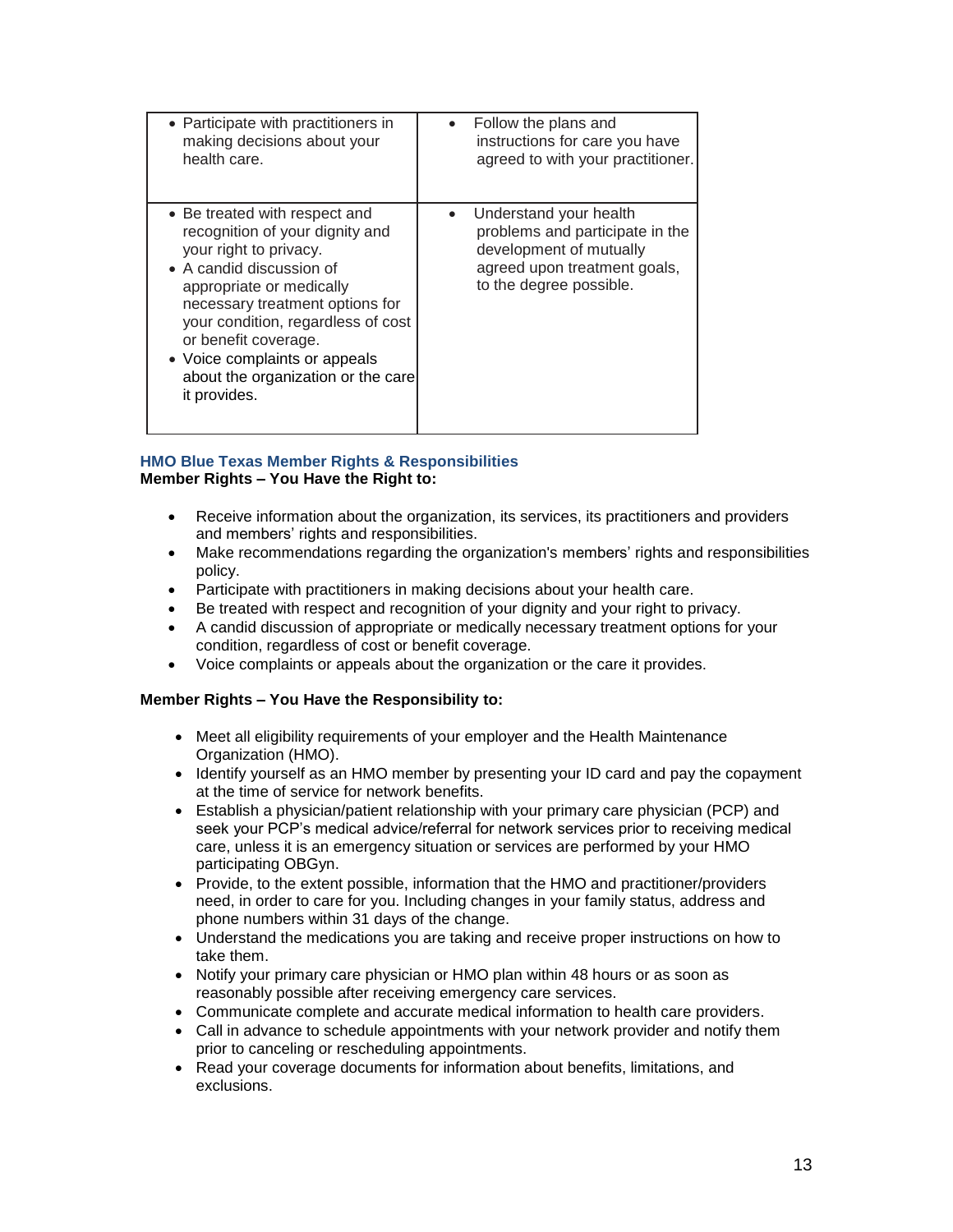- Ask questions and follow instructions and quidelines given by your provider to achieve and maintain good health.
- Understand your health problems and participate to the degree possible in the development of treatment goals mutually agreed upon between you and your provider.

## **Fee Schedule Updates**

Reimbursement changes and updates for Blue Choice PPO, HMO Blue Texas (Independent Provider Network only), Blue Advantage HMO and Blue Premier practitioners will be posted under Standards and Requirements / General Reimbursement Information / Reimbursement Schedules and Related Information / Professional Schedules section on the BCBSTX provider website at bcbstx.com/provider

The changes will not become effective until at least 90 days from the posting date. The specific effective date will be noted for each change that is posted. To view this information, visit the [General Reimbursement Information](http://www.bcbstx.com/provider/gri/index.html) section on the BCBSTX provider website. The CPT/HCPCS Fee Schedule will be updated quarterly on March 1, June 1, Sept. 1 and Dec. 1 each year. The NDC Fee Schedule will be updated monthly.

# **After-hours Access Is Required**

BCBSTX requires that primary care physicians, specialty care physicians, professional providers and facility and ancillary providers provide urgent care and emergency care or coverage for care 24 hours a day, seven days a week. They must have a verifiable mechanism in place, for immediate response, for directing patients to alternative after-hours care based on the urgency of the patient's need.

## **Acceptable after-hours access mechanisms may include:**

- An answering service that offers to call or page the physician or on-call physician;
- A recorded message that directs the patient to call the answering service and the phone number is provided; or
- A recorded message that directs the patient to call or page the physician or on-call physician and the phone number is provided.

For more detail, [please refer to the provider manuals](http://www.bcbstx.com/provider/gri/index.html) for **Blue Choice PPOSM Physician, Professional Provider and Facility and Ancillary Provider Manual** (Section B) and **HMO Blue TexasSM / Blue Advantage HMOSM / Blue Premier Physician, Professional Provider, Facility and Ancillary Provider Manual** (Section B) available in the Education & Reference section of our provider website. Click on the 'Manual' link (note, a password is required).

# **BCBS Medicare Advantage PPO Network Sharing**

## *What is Blue Cross and Blue Shield (BCBS) Medicare Advantage (MA) PPOSM network sharing?*

All BCBS MA PPO Plans participate in reciprocal network sharing. This network sharing will allow all BCBS MA PPO members to obtain in-network benefits when traveling or living in the service area of any other BCBS MA PPO Plan as long as the member sees a contracted BCBS MA PPO provider.

## *What does the BCBS MA PPO network sharing mean to me?*

If you are a contracted BCBS MA PPO provider with Blue Cross and Blue Shield of Texas (BCBSTX) and you see BCBS MA PPO members from other BCBS Plans, these BCBS MA PPO members will be extended the same contractual access to care and will be reimbursed in accordance with your negotiated rate with your Blue Cross and Blue Shield of Texas contract. These BCBS MA PPO members will receive in-network benefits in accordance with their member contract.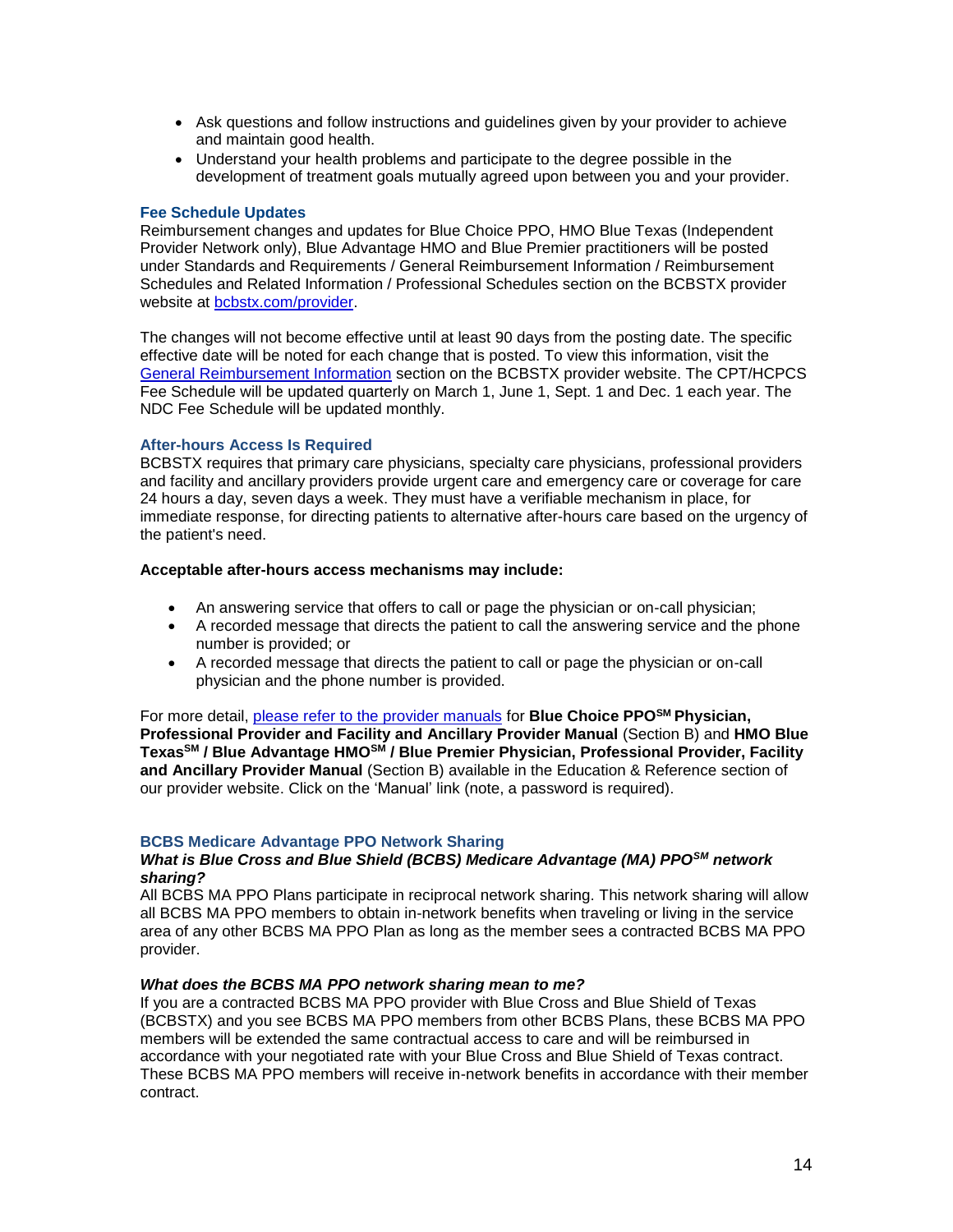If you are not a contracted BCBS MA PPO provider with BCBSTX and you provide services for any BCBS MA PPO members, you will receive the Medicare allowed amount for covered services. For urgent or emergency care, you will be reimbursed at the member's in-network benefit level. Other services will be reimbursed at the out-of-network benefit level.

# *How do I recognize an out-of-area BCBS MA PPO member from one of these Plans participating in the BCBS MA PPO network sharing?*

You can recognize a BCBS MA PPO member when their Blue Cross Blue Shield Member ID card has the following logo:



# **MEDICARE ADVANTAGE**

The *"MA"* in the suitcase indicates a member who is covered under the BCBS MA PPO network sharing program. BCBS MA PPO members have been asked not to show their standard Medicare ID card when receiving services; instead, members should provide their Blue Cross and/or Blue Shield member ID card.

# *Do I have to provide services to BCBS MA PPO members from these other BCBS Plans?*

If you are a contracted BCBS MA PPO provider with BCBSTX, you should provide the same access to care for BCBS MA members from other BCBS Plans as you do for BCBSTX MA PPO members. You can expect to receive the same contracted rates for such services.

If you are not a BCBS MA PPO contracted provider, you may see BCBS MA PPO members from other BCBS Plans, but you are not required to do so. Should you decide to provide services to BCBS MA PPO members, you will be reimbursed for covered services at the Medicare allowed amount based on where the services were rendered and under the member's out-of-network benefits. For urgent or emergency care, you will be reimbursed at the in-network benefit level.

# *What if my practice is closed to new local BCBS MA PPO members?*

If your practice is closed to new local BCBS MA PPO members, you do not have to provide care for BCBS MA PPO out-of-area members. The same contractual arrangements apply to these outof-area network sharing members as your local BCBS MA PPO members.

# *How do I verify benefits and eligibility?*

Call BlueCard® Eligibility at 800-676-BLUE (800-676-2583) and provide the BCBS MA PPO member's alpha prefix located on the member's ID card.

## **You may also submit electronic eligibility requests for BCBS MA PPO members. Follow these three easy steps:**

- Log in to the [Availity Portal,](http://www.availity.com/) the [Availity Revenue Cycle Management Portal](https://claims.realmed.com/) or your preferred vendor
- Enter required data elements
- Submit your request

## *Where do I submit the claim?*

You should submit the claim to BCBSTX under your current billing practices. Do not bill Medicare directly for any services rendered to a BCBS MA PPO member.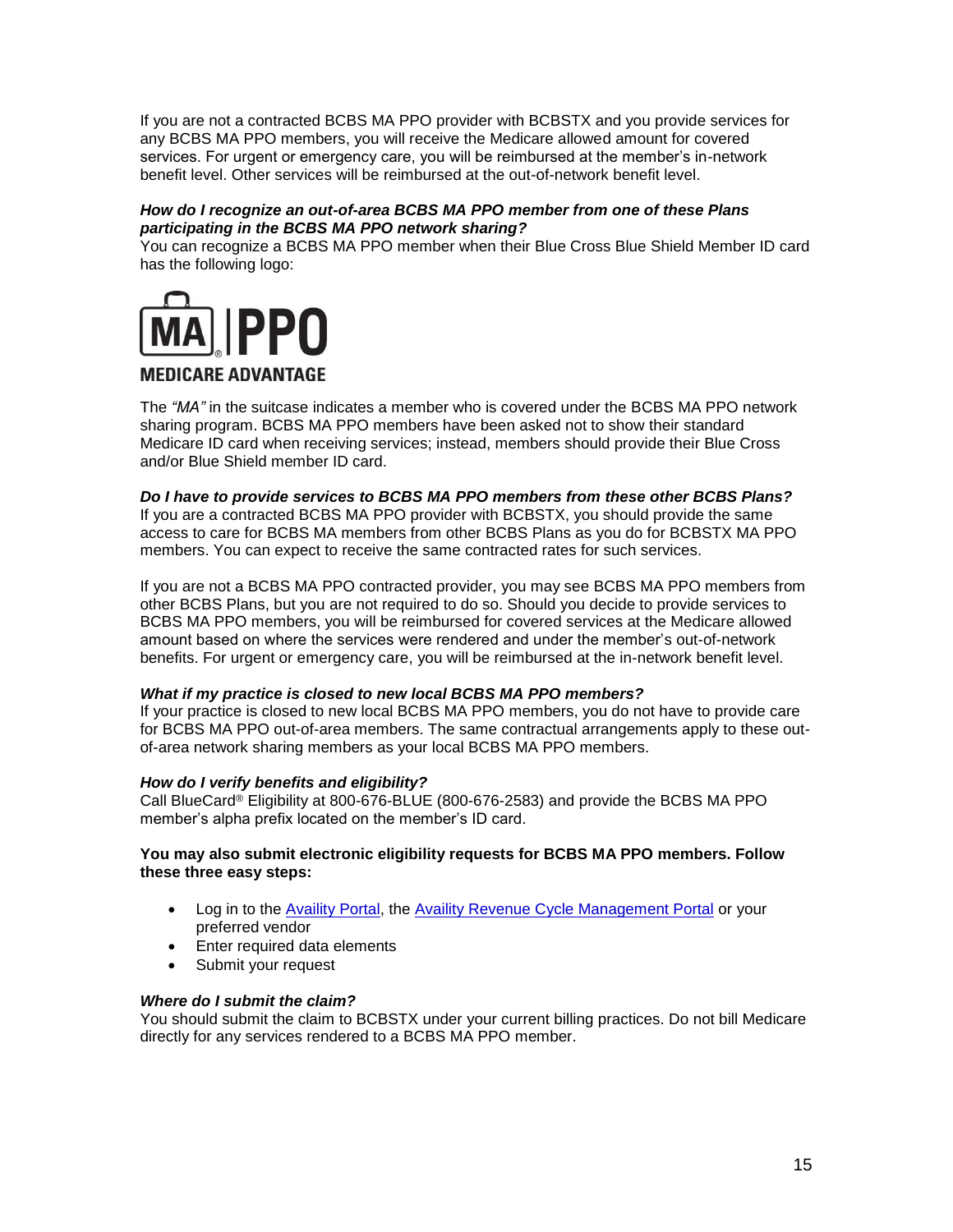## *What will I be paid for providing services to these out-of-area BCBS MA PPO network sharing members?*

If you are a BCBS MA PPO contracted provider with BCBSTX, benefits will be based on your contracted BCBS MA PPO rate for providing covered services to BCBS MA PPO members from any BCBS MA PPO Plan. Once you submit the BCBS MA PPO claim, BCBSTX will work with the other Plan to determine benefits and send you the payment.

## *What will I be paid for providing services to other BCBS MA out-of-area members not participating in the BCBS MA PPO Network Sharing?*

When you provide covered services to other BCBS MA PPO out-of-area members not participating in network sharing, benefits will be based on the Medicare allowed amount. Once you submit the BCBS MA PPO claim, BCBSTX will send you the payment. However, these services will be paid under the BCBS MA member's out-of-network benefits unless for urgent or emergency care.

## *What is the BCBS MA PPO member cost sharing level and co-payments?*

A BCBS MA PPO member cost sharing level and co-payment is based on the BCBS MA PPO member's health plan. You may collect the co-payment amounts from the BCBS MA PPO member at the time of service. To determine the cost sharing and/or co-payment amounts, you should call the Eligibility Line at 800-676-BLUE (800-676-2583).

## *May I balance bill the BCBS MA PPO member the difference in my charge and the allowance?*

No, you may not balance bill the BCBS MA PPO member for this difference. Members may be balance billed for any deductibles, co-insurance, and/or co-pays.

## *What if I disagree with the reimbursement amount I received?*

If there is a question concerning the reimbursement amount, contact Blue Cross Medicare Advantage (PPO) Customer Service at 877-774-8592*.*

## *Who do I contact if I have a question about BCBS MA PPO network sharing?*

If you have any questions regarding the BCBS MA PPO program or products, contact Blue Cross Medicare Advantage (PPO) Customer Service at 877-774-8592*.*

## **Medical Record Requests: Include Our Letter as Your Cover Sheet**

When you receive a letter from BCBSTX requesting additional information, such as medical records or certificates of medical necessity, please utilize the letter as a cover sheet when sending the requested information to us.

This letter contains a barcode in the upper right corner to help ensure that the information you send is matched directly to the appropriate file and/or claim. Do not submit a Claim Review form in addition to the letter, as this could delay the review process.

Thank you for your cooperation!

## **Technical and Professional Components**

**Modifiers 26 and TC:** Modifier 26 denotes professional services for lab and radiological services. Modifier TC denotes technical component for lab and radiological services. These modifiers should be used in conjunction with the appropriate lab and radiological procedures only.

**Note:** When a physician or professional provider and facility or ancillary provider performs both the technical and professional service for a lab or radiological procedure, he/she must submit the total service, not each service individually.

## **Surgical Procedures Performed in the Physician's Office**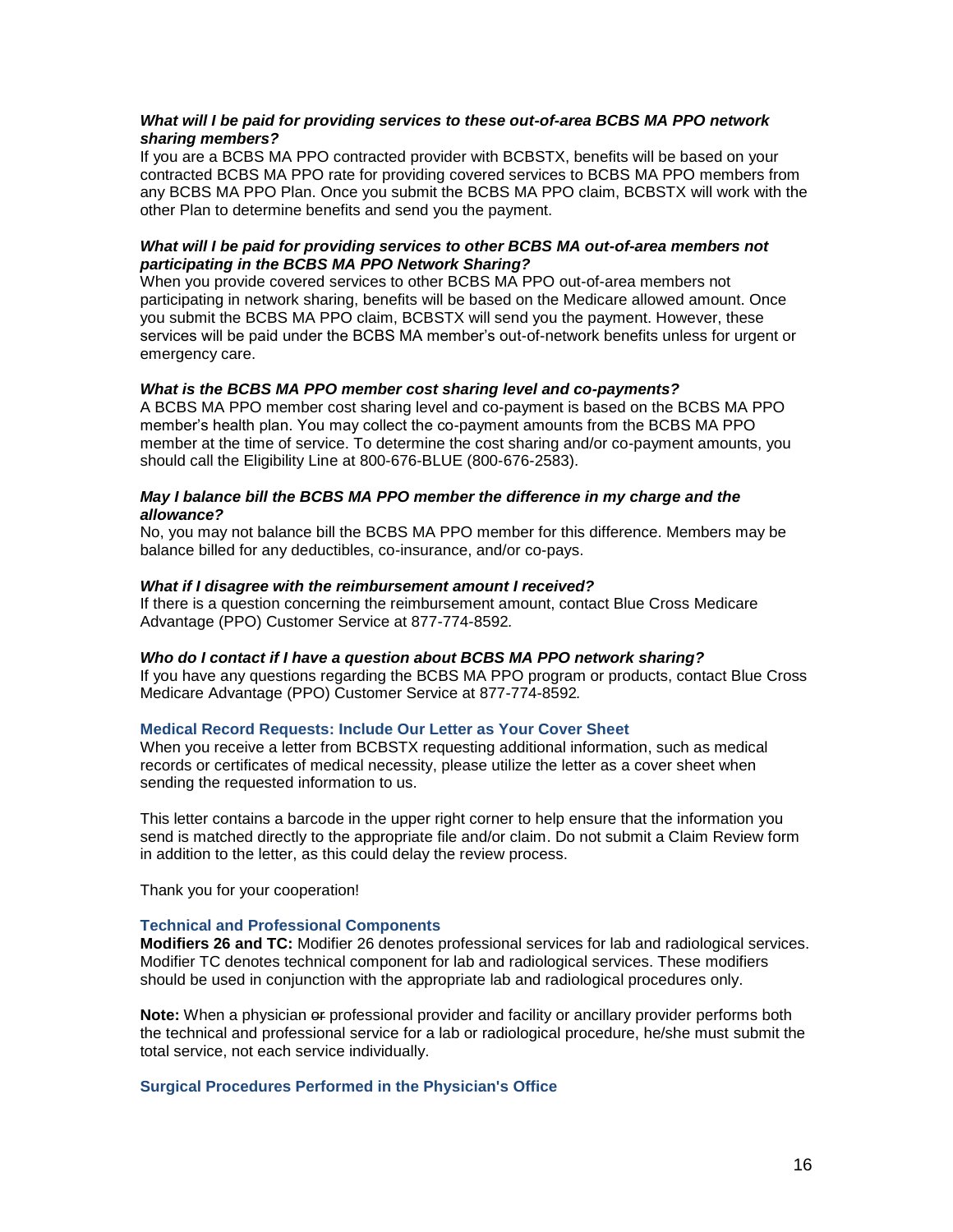When performing surgical procedures in a non-facility setting, the physician and professional provider reimbursement covers the services, equipment and some of the supplies needed to perform the surgical procedure when a member receives these services in the physician's or professional provider's office.

Reimbursement will be allowed for some supplies billed in conjunction with a surgical procedure performed in the physician's or professional provider's office. To help determine how coding combinations on a particular claim may be evaluated during the claim adjudication process, you may continue to utilize Clear Claim Connection™ (C3). C3 is a free, online reference tool that mirrors the logic behind BCBSTX's code-auditing software. Refer to the BCBSTX provider website at [bcbstx.com/provider](http://www.bcbstx.com/provider/tools/clear_claim_connection.html) for additional information on gaining access to C3.

Please note the physician's and professional provider's reimbursement includes surgical equipment that may be owned or supplied by an outside surgical equipment or Durable Medical Equipment (DME) vendor. Claims from the surgical equipment or DME vendor will be denied based on the fact that the global physician reimbursement includes staff and equipment.

# **AIM RQI Reminder**

Physicians, professional providers and facility and ancillary providers must contact AIM Specialty Health<sub>®</sub> (AIM) first to obtain a Radiology Quality Initiative (RQI) for Blue Choice PPO<sup>SM</sup> subscribers when ordering or scheduling the following outpatient, non-emergency diagnostic imaging services when performed in a physician's, professional provider's or facility or ancillary provider's office, a professional provider's office, the outpatient department of a hospital or a freestanding imaging center:

- CT/CTA
- MRI/MRA
- SPECT/nuclear cardiology study
- PET scan

To obtain a Blue Choice PPO RQI, log into AIM's provider portal at [aimspecialtyhealth.com,](http://www.aimspecialtyhealth.com/) and complete the online questionnaire that identifies the reasons for requesting the exam. If criteria are met, you will receive a RQI. If criteria are not met, or if additional information is needed, the case will automatically be transferred for further clinical evaluation and an AIM nurse will follow up with your office. AIM's *ProviderPortalSM* uses the term "Order" rather than "RQI."

*AIM Specialty Health (AIM) is an operating subsidiary of Anthem, Inc.*

## *Notes:*

- *1. Facilities cannot obtain a RQI from AIM on behalf of the ordering physician, professional provider, facility or ancillary provider.*
- 2. *The RQI program does not apply to Medicare enrollees with BCBSTX Medicare supplement coverage. Medicare enrollees with BCBSTX PPO coverage are included in the program.*

# **Quest Diagnostics, Inc., Is the Exclusive HMO and Preferred Statewide PPO Clinical Reference Lab Provider**

Quest Diagnostics, Inc., is the **exclusive** outpatient clinical reference laboratory provider for HMO Blue TexasSM members and Blue Advantage HMOSM subscribers,\* and the **preferred statewide** outpatient clinical reference laboratory provider for BCBSTX Blue Choice PPOSM subscribers. This arrangement excludes lab services provided during emergency room visits, inpatient admissions and outpatient day surgeries (hospital and free-standing ambulatory surgery centers).

# **Quest Diagnostics Offers:**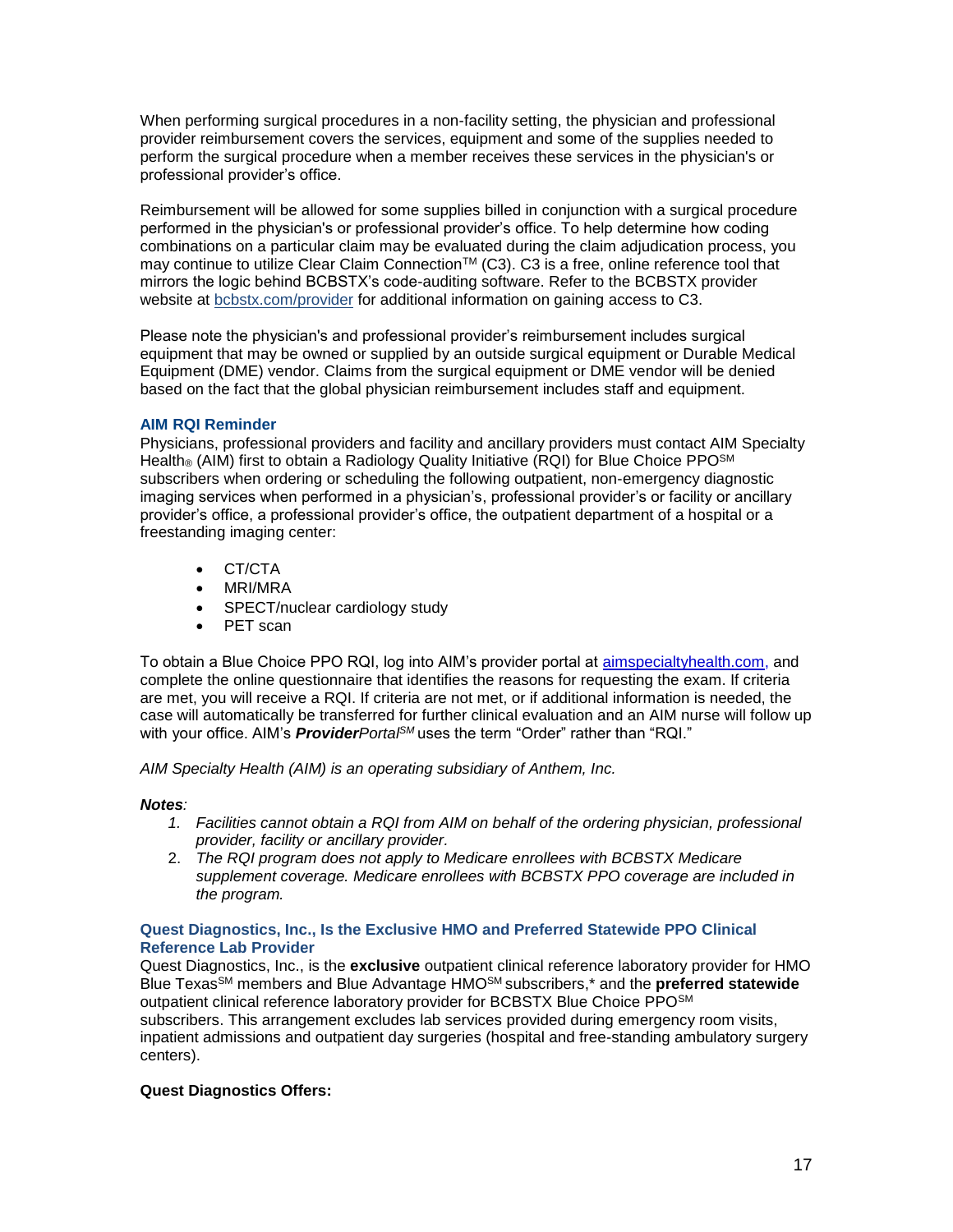- On-line scheduling for Quest Diagnostics' Patient Service Center (PSC) locations. To schedule a patient PSC appointment, log onto [QuestDiagnostics.com/patient](http://www.questdiagnostics.com/home/patients) or call **888- 277-8772**.
- Convenient patient access to more than 195 patient service locations.
- 24/7 access to electronic lab orders, results and other office solutions through *Care360® Labs and Meds*.

For more information about Quest Diagnostics lab testing solutions or to establish an account, contact your Quest Diagnostics Physician Representative or call **866-MY-QUEST** (866-697- 8378).

For physicians, professional providers or facility and ancillary providers located in the HMO capitated lab counties, only the lab services/tests indicated on the Reimbursable Lab Services list will be reimbursed on a fee-for-service basis if performed in the physician's, professional provider's or facility or ancillary provider's office for HMO Blue Texas members. Please note all other lab services/tests performed in the physician's, professional provider's or facility or ancillary provider's offices will not be reimbursed. You can access the county listing and the Reimbursable Lab Services list in the [General Reimbursement Information](http://www.bcbstx.com/provider/gri/index.html) section located under the Standards and Requirements tab.

*\*Note: Physicians, professional providers or facility and ancillary providers who are contracted/affiliated with a capitated IPA/medical group and physicians, professional providers or facility or ancillary providers who are not part of a capitated IPA/medical group but who provide services to a member/subscriber whose PCP is a member of a capitated IPA/medical group must contact the applicable IPA/medical group for instructions regarding outpatient laboratory services.*

## **Improvements to the Medical Records Process for BlueCard® Claims**

BCBSTX is now able to send medical records electronically to all Blue Cross and/or Blue Shield Plans. This method significantly reduces the time it takes to transmit supporting documentation for BlueCard claims and eliminates lost or misrouted records.

As always, we will request that you submit your medical records to BCBSTX if needed for claims processing.

Requests for medical records from other Blues Plans before rendering services, as part of the preauthorization process, should be submitted directly to the requesting Plan.

## **Pass-through Billing**

BCBSTX does not permit pass-through billing. Pass-through billing occurs when the ordering physician, professional provider or facility or ancillary provider requests and bills for a service, but the service is not performed by the ordering physician, professional provider or facility or ancillary provider.

The performing physician, professional provider or facility and ancillary provider should bill for these services unless otherwise approved by BCBSTX. BCBSTX does not consider the following scenarios to be pass-through billing:

- The service of the performing physician, professional provider or facility and ancillary provider is performed at the place of service of the ordering provider and is billed by the ordering physician or professional provider.
- The service is provided by an employee of a physician, professional provider or facility and ancillary provider (physician assistant, surgical assistant, advanced nurse practitioner, clinical nurse specialist, certified nurse midwife or registered first assistant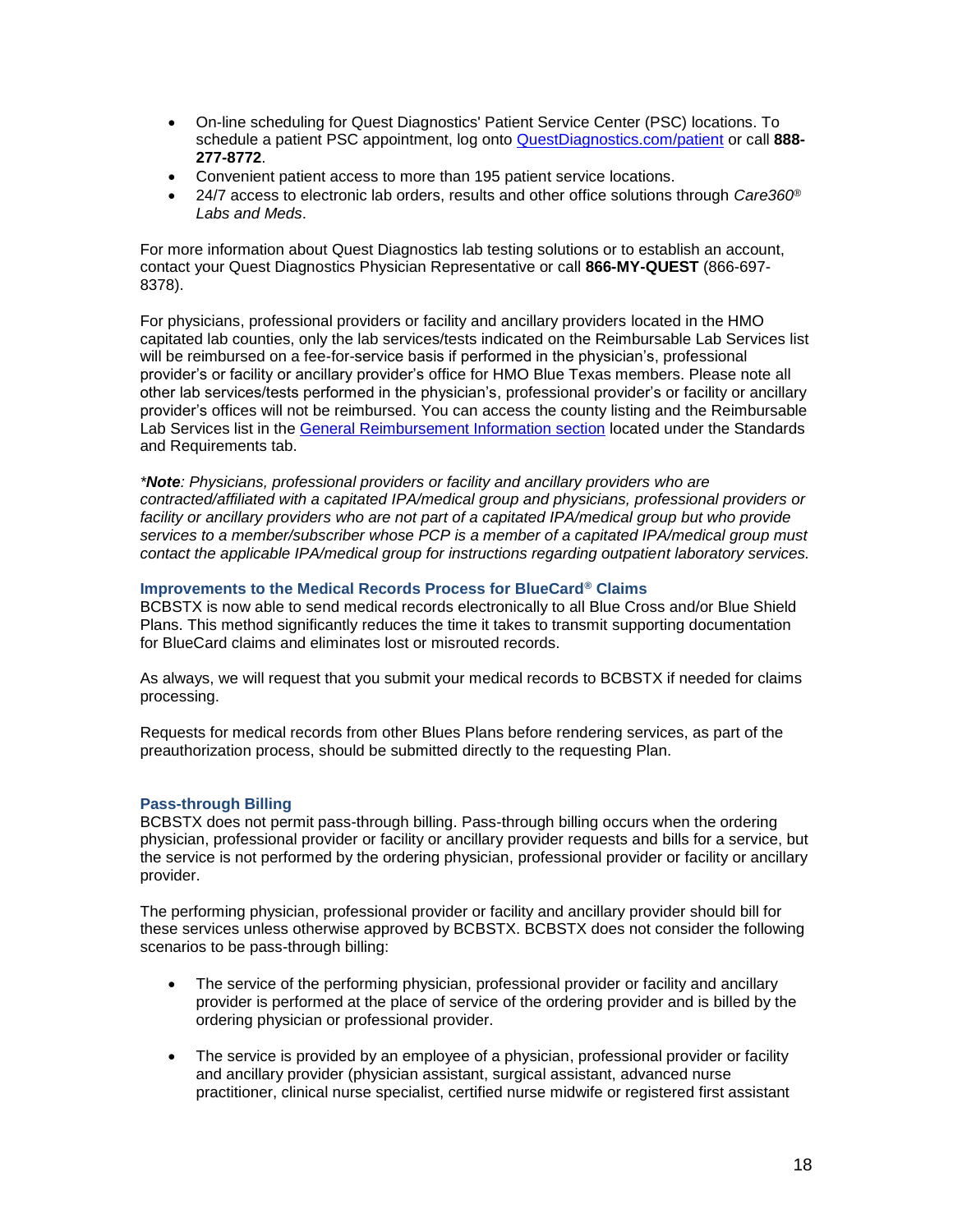who is under the direct supervision of the ordering physician or professional provider) and the service is billed by the ordering physician or professional provider.

The following modifiers should be used by the supervising physician when he/she is billing for services rendered by a Physician Assistant (PA), Advanced Practice Nurse (APN) or Certified Registered Nurse First Assistant (CRNFA):

- **• AS modifier:** A physician should use this modifier when billing on behalf of a PA, APN or CRNFA for services provided when the aforementioned providers are acting as an assistant during surgery. (Modifier AS is to be used *ONLY* if they assist at surgery.)
- **• SA modifier:** A supervising physician should use this modifier when billing on behalf of a PA, APN or CRNFA for **non-surgical** services. (Modifier SA is used when the PA, APN, or CRNFA is assisting with any other procedure that *DOES NOT* include surgery.)

#### **Contracted Providers Must File Claims**

As a reminder, physicians, facilities, professional providers and ancillary providers must file claims for any covered services rendered to a patient enrolled in a BCBSTX health plan. You may collect the full amounts of any deductible, coinsurance or copayment due and then file the claim with BCBSTX. Arrangements to offer cash discounts to an enrollee in lieu of filing claims with BCBSTX violate the requirements of your provider contract with BCBSTX.

Notwithstanding the foregoing, a provision of the American Recovery and Reinvestment Act changed HIPAA to add a requirement that if a patient self pays for a service in full and directs a provider to not file a claim with the patient's insurer, the provider must comply with that directive and may not file the claim in question. In such an event, you must comply with HIPAA and not file the claim to BCBSTX.

#### **Medical Policy Disclosure**

New or revised medical policies, when approved, will be posted on the BCBSTX provider website on the  $1^{st}$  or  $15^{th}$  day of each month. Those medical policies requiring disclosure will become effective 90 days from the posting date. Medical policies that do not require disclosure will become effective 15 days after the posting date. The specific effective date will be noted for each medical policy that is posted.

To view active and pending medical policies go to [bcbstx.com/provider](http://www.bcbstx.com/provider) and click on the Standards & Requirements tab, then click on the Medical Policies offering. After reading and agreeing to the disclaimer, you will then have access to active and pending medical policies.

#### **Draft Medical Policy Review**

In an effort to streamline the medical policy review process, you can view draft medical policies on the BCBSTX provider website and provide your feedback online. If there are any draft medical policies to review, these documents will be made available for your review around the 1<sup>st</sup> and the 15<sup>th</sup> of each month with a review period of approximately two weeks.

To [view draft medical policies](http://www.medicalpolicy.hcsc.net/medicalpolicy/disclaimer?corpEntCd=TX1) go to our provider website and click on the Standards & Requirements tab, then click on the Medical Policies offering. After reading and agreeing to the disclaimer, you will then have access to view any draft medical policies, if available.

#### **No Additional Medical Records Needed**

Physicians, professional providers or facility or ancillary provider who have received an approved predetermination (which establishes medical necessity of a service) or have obtained a radiology quality initiative (RQI) from AIM Specialty Health need not submit additional medical records to BCBSTX. In the event that additional medical records are needed to process a claim on file, BCBSTX will request additional medical records at that time.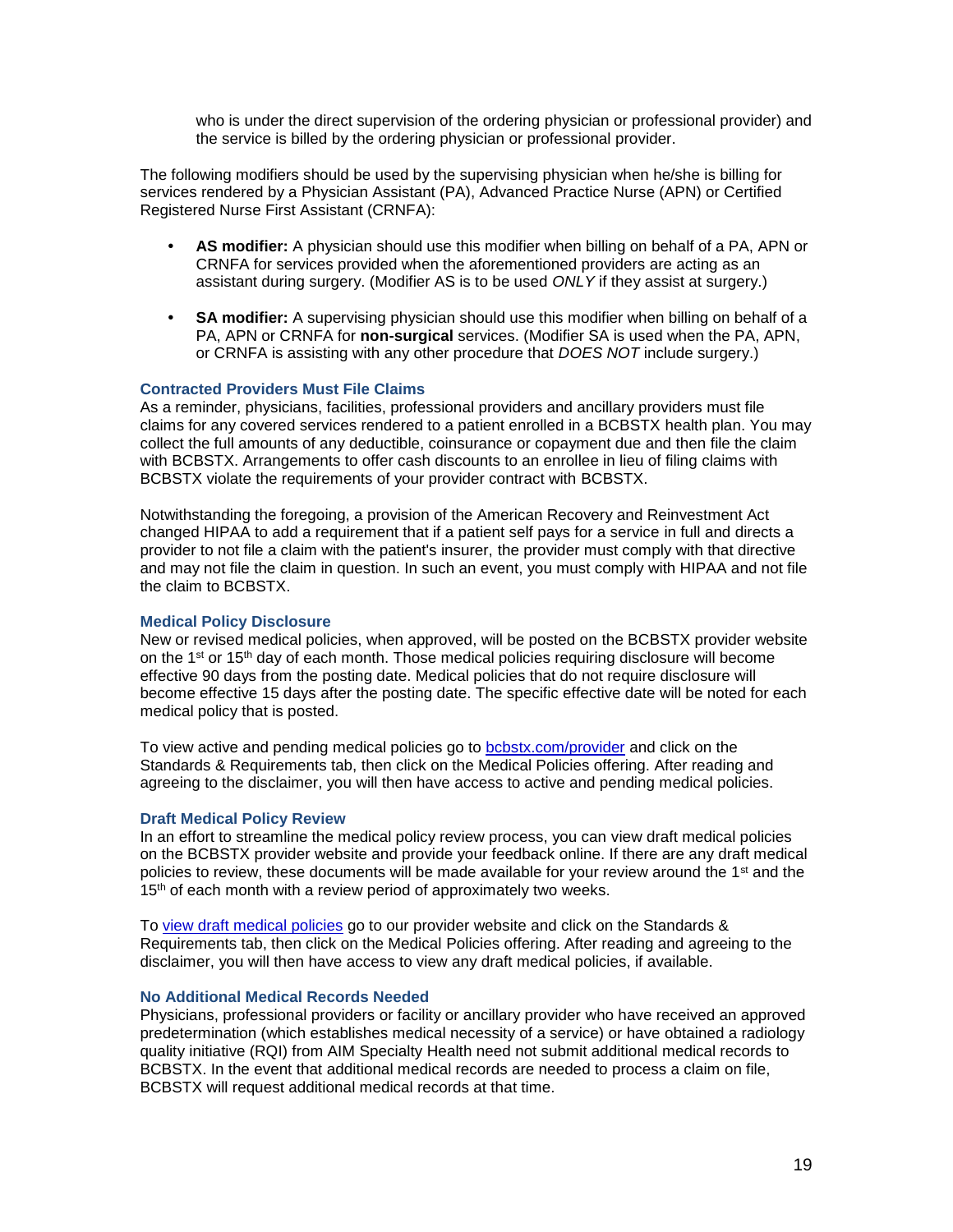Predetermination does not guarantee payment. All payments are subject to determination of the insured person's eligibility, payment of required deductibles, copayments and coinsurance amounts, eligibility of charges as covered expenses, application of the exclusions and limitations, and other provisions of the policy at the time services are rendered.

## **Importance of Obtaining a Preauthorization/Referral**

A preauthorization/referral is required for certain types of care and services. Although BCBSTX participating physicians, professional providers and facility and ancillary providers are required to obtain preauthorizations/referrals, it is also the responsibility of the member/subscriber to confirm that this action has been taken for services that require a preauthorization/referral.

Preauthorizations/referrals must be obtained for any services provided by someone other than the member's primary care physician (PCP) i.e., specialist, ambulatory surgery centers, ancillary, etc. A preauthorization/referral is also needed for an initial stay in a facility and any additional days or services added on.

If a member/subscriber does not obtain a preauthorization/referral for initial facility care or services, or additional days or services added on, the benefit for covered expenses may be reduced.

A preauthorization/referral does not guarantee payment. All payments are subject to determination of the member/subscriber's eligibility, payment of required deductibles, copayments and coinsurance amounts, eligibility of charges as covered expenses, application of the exclusions and limitations and other provisions of the policy at the time services are rendered.

If a preauthorization/referral request is received from an out-of-network (OON) provider and the member/subscriber does not have an OON benefit, BCBSTX will contact the ordering provider to discuss network options. However, if a member/subscriber has an OON benefit, OON benefits will apply, which could result in a higher cost sharing.

## **Avoidance of Delay in Claims Pending COB Information**

BCBSTX receives thousands of claims each month that require unnecessary review for coordination of benefits (COB). What that means to our physicians, professional providers, facility and ancillary providers is a possible delay, or even denial of services, pending receipt of the required information from the member/subscriber.

## **Here are some tips to help prevent claims processing delays when there is only one insurance carrier:**

- CMS-1500, box 11-d if there is no secondary insurance carrier, mark the "No" box.
- $\bullet$  Do not place anything in box 9, a through  $d$  this area is reserved for member information for a secondary insurance payer.

It is critical that no information appears in box 11-d or in box 9 a-d if there is only one insurance payer.

## **Billing for Non-covered Services**

As a reminder, contracted physicians, professional providers, facility and ancillary providers may collect payment from members/subscribers for copayments, co-insurance and deductible amounts. The physician, professional provider, facility or ancillary provider may not charge the member/subscriber more than the patient share shown on their provider claim summary (PCS) or electronic remittance advice (ERA).

In the event that BCBSTX determines that a proposed service is not a covered service, the physician, professional provider, facility or ancillary provider must inform the member/subscriber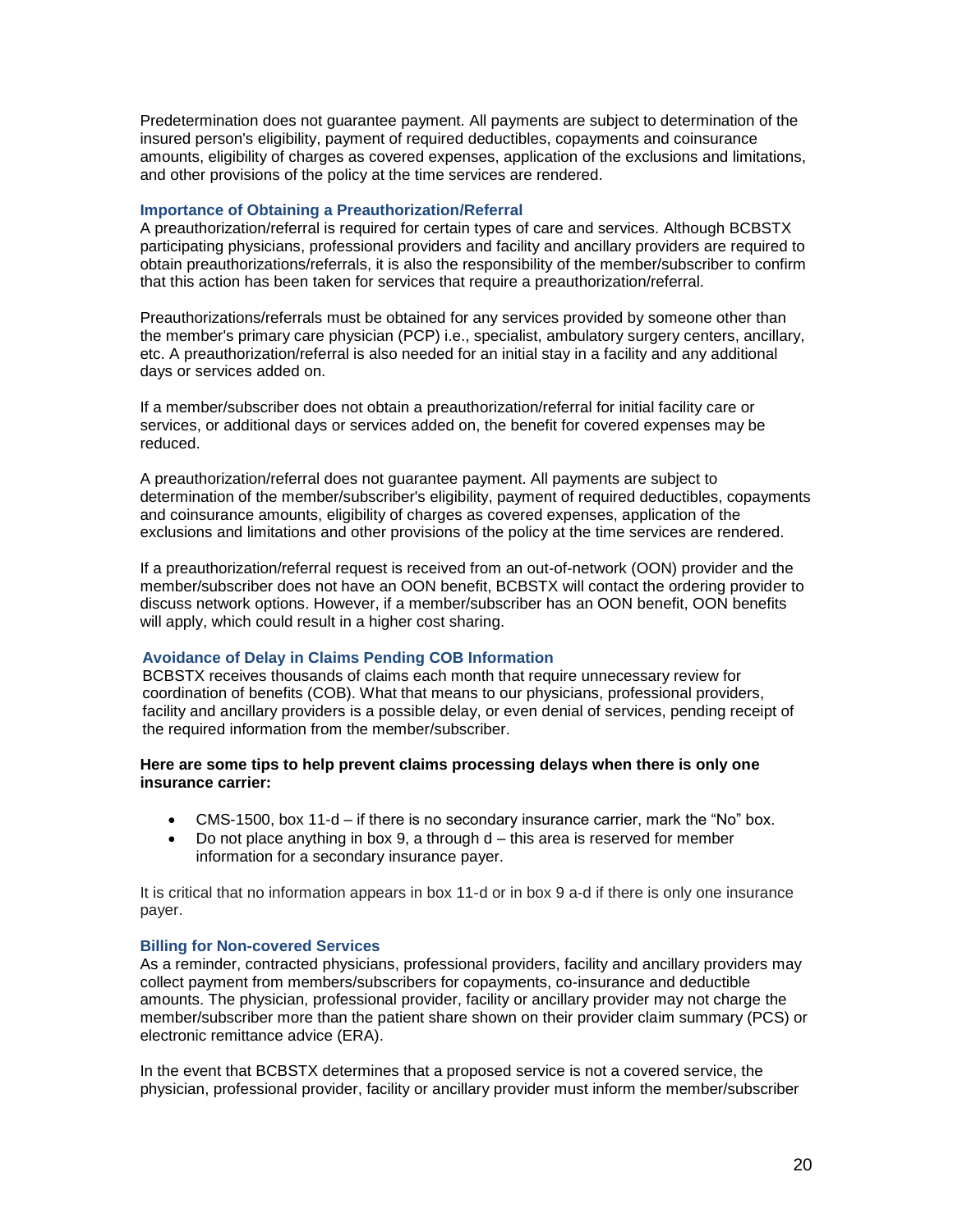in writing in advance. This will allow the physician, professional, facility or ancillary provider to bill the member/subscriber for the non-covered service rendered.

In no event shall a contracted physician, professional provider, facility or ancillary provider collect payment from the subscriber for identified hospital acquired conditions and/or serious reportable events.

#### **Dispensing QVT (Quantity Versus Time) Limits**

To help minimize health risks and to improve the quality of pharmaceutical care, dispensing QVT limits have been placed on select prescription medications. The limits are based upon the U.S. Federal Drug Administration and medical guidelines as well as the drug manufacturer's package insert.

Access the [2015 Standard Drug List Dispensing Limits](http://www.bcbstx.com/pdf/rx/rx_dispensing_limits_std_tx.pdf) and [2015 Generics Plus Drug List](http://www.bcbstx.com/pdf/rx/rx_dispensing_limits_gen_tx.pdf)  [Dispensing Limits](http://www.bcbstx.com/pdf/rx/rx_dispensing_limits_gen_tx.pdf) documents online.

#### **Prescription Drug Lists**

Throughout the year, the BCBSTX Clinical Pharmacy Department team frequently reviews the prescription drug lists. Tier placement decisions for each drug on the list follow a precise process, with several committees reviewing efficacy, safety and cost of each drug.

For the 2015 drug updates, visit the BCBSTX provider website under the Pharmacy Program tab, or follow this link: [bcbstx.com/provider/pharmacy/index.html](http://www.bcbstx.com/provider/pharmacy/index.html) and click on the [Rx List/Prescribing](http://www.bcbstx.com/provider/pharmacy/rx_list.html)  [Guides](http://www.bcbstx.com/provider/pharmacy/rx_list.html) offering in the left-side navigation list.

#### **Are Utilization Management Decisions Financially Influenced?**

BCBSTX is dedicated to serving our customers through the provision of health care coverage and related benefit services. BCBSTX prohibits decisions based on financial incentives – utilization management decisions are based on appropriateness of care and service and existence of coverage.

BCBSTX does not specifically reward practitioners or clinicians for issuing denials of coverage, nor is there compensation based on the number or frequency of telephone calls or other contacts that occur with health care providers, members or subscribers. Financial incentives for utilization management decision makers do not encourage decisions that result in underutilization.

#### **Contact us**

[Access a directory](http://www.bcbstx.com/provider/contact_us.html) of BCBSTX contacts.

#### **Update Your Contact Information**

Accurate provider directories are an important part of providing BCBSTX members/subscribers with the information they need to manage their health.

To update your contact information, please submit your correspondence via:

- fax: 972-231-9664
- mail: P.O. Box 650267, Dallas, TX, 75265-0267

You should submit all changes at least 30 days in advance of the effective date of change.

If your specialty, practice information/status or board certification is not correct on the BCBSTX [Provider Finder](http://www.bcbstx.com/find-a-doctor-or-hospital)**®**, or if you would like to have a subspecialty added, please contact your Network Management office.

In addition, BCBSTX periodically identifies providers who have not submitted claims for a period of one year. We make an effort to contact each provider to confirm their information. If the provider does not respond, we will initiate a network termination. Similarly, BCBSTX will inactivate